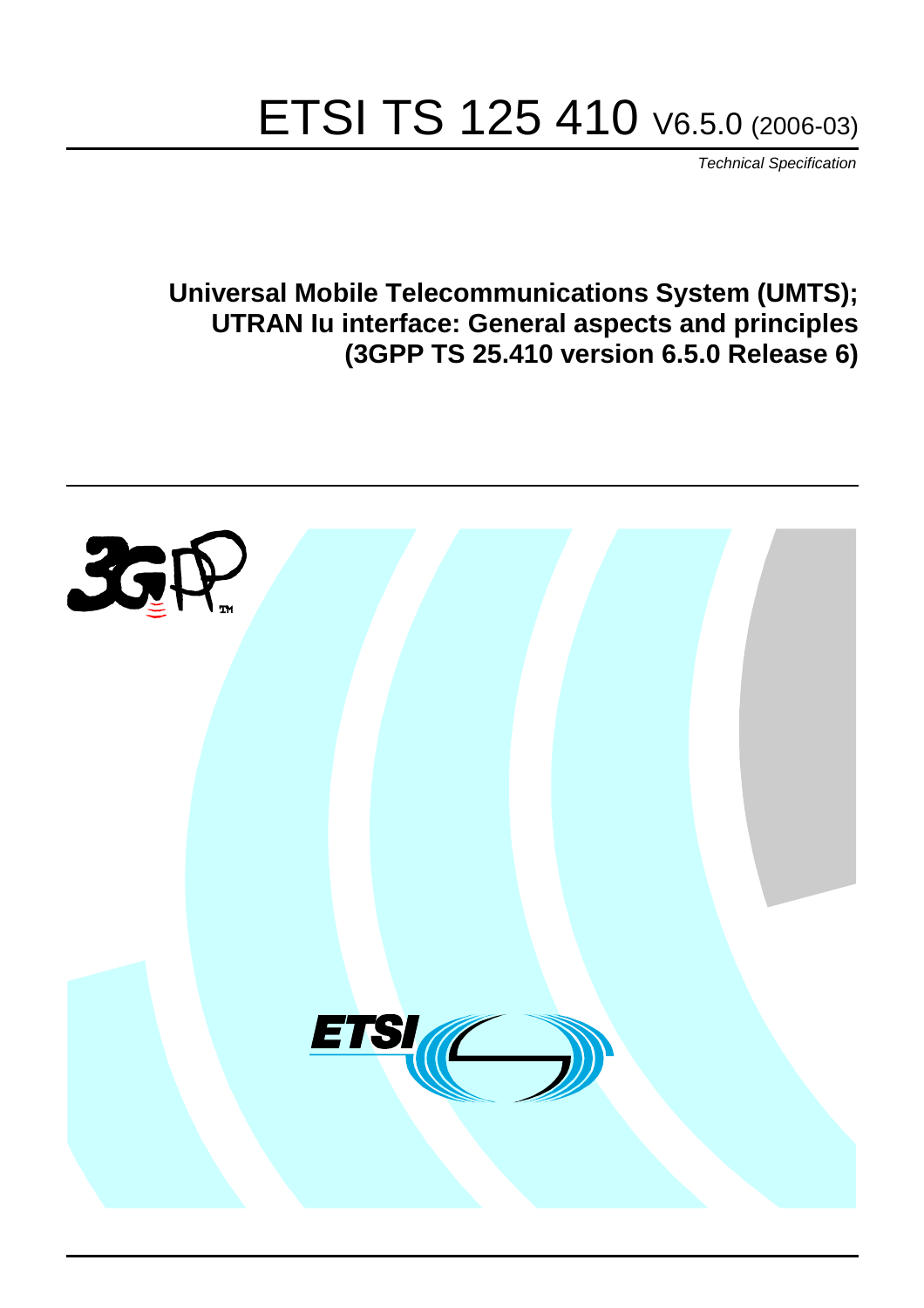Reference RTS/TSGR-0325410v650

> Keywords UMTS

#### **ETSI**

#### 650 Route des Lucioles F-06921 Sophia Antipolis Cedex - FRANCE

Tel.: +33 4 92 94 42 00 Fax: +33 4 93 65 47 16

Siret N° 348 623 562 00017 - NAF 742 C Association à but non lucratif enregistrée à la Sous-Préfecture de Grasse (06) N° 7803/88

#### **Important notice**

Individual copies of the present document can be downloaded from: [http://www.etsi.org](http://www.etsi.org/)

The present document may be made available in more than one electronic version or in print. In any case of existing or perceived difference in contents between such versions, the reference version is the Portable Document Format (PDF). In case of dispute, the reference shall be the printing on ETSI printers of the PDF version kept on a specific network drive within ETSI Secretariat.

Users of the present document should be aware that the document may be subject to revision or change of status. Information on the current status of this and other ETSI documents is available at <http://portal.etsi.org/tb/status/status.asp>

If you find errors in the present document, please send your comment to one of the following services: [http://portal.etsi.org/chaircor/ETSI\\_support.asp](http://portal.etsi.org/chaircor/ETSI_support.asp)

#### **Copyright Notification**

No part may be reproduced except as authorized by written permission. The copyright and the foregoing restriction extend to reproduction in all media.

> © European Telecommunications Standards Institute 2006. All rights reserved.

**DECT**TM, **PLUGTESTS**TM and **UMTS**TM are Trade Marks of ETSI registered for the benefit of its Members. **TIPHON**TM and the **TIPHON logo** are Trade Marks currently being registered by ETSI for the benefit of its Members. **3GPP**TM is a Trade Mark of ETSI registered for the benefit of its Members and of the 3GPP Organizational Partners.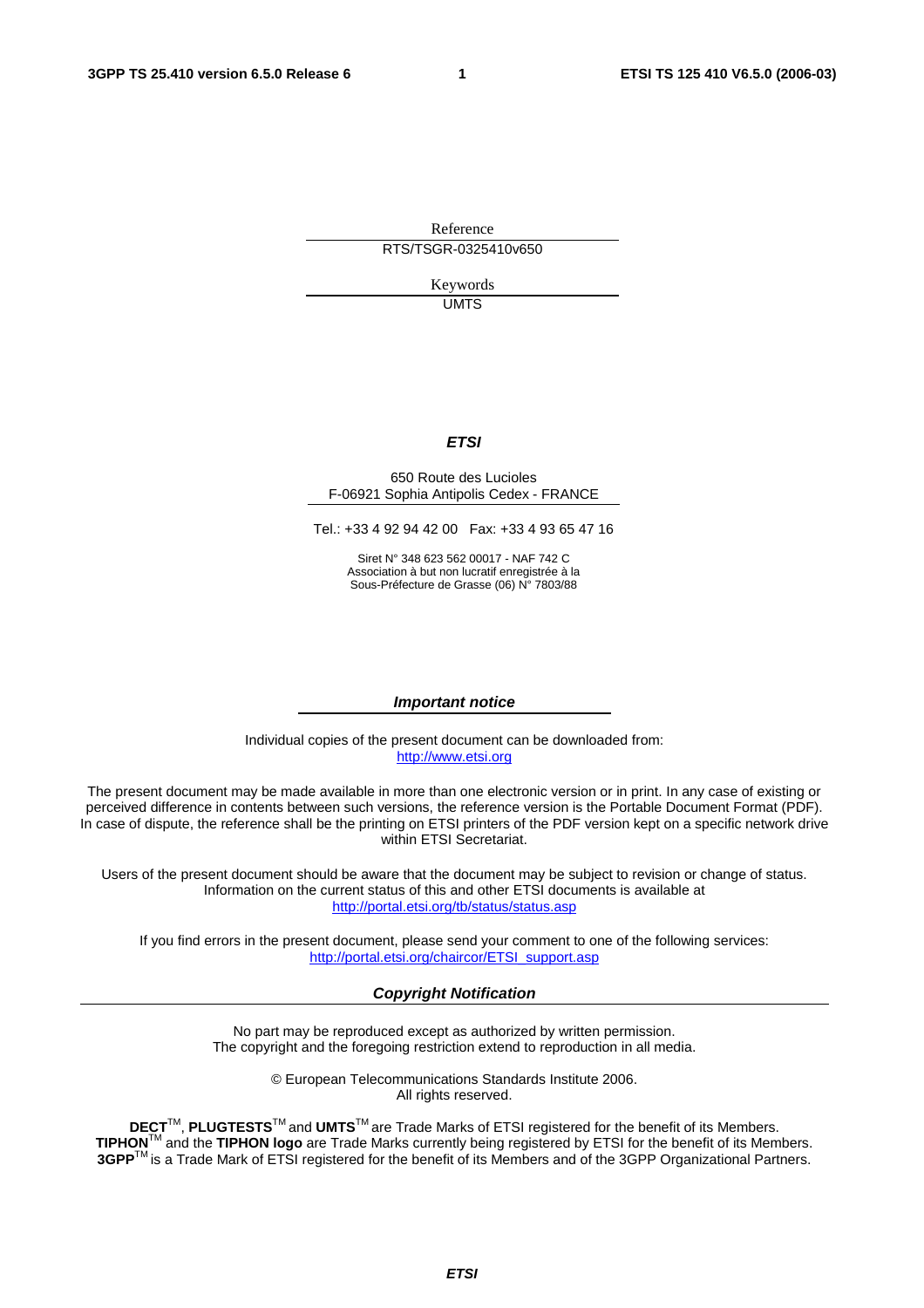## Intellectual Property Rights

IPRs essential or potentially essential to the present document may have been declared to ETSI. The information pertaining to these essential IPRs, if any, is publicly available for **ETSI members and non-members**, and can be found in ETSI SR 000 314: *"Intellectual Property Rights (IPRs); Essential, or potentially Essential, IPRs notified to ETSI in respect of ETSI standards"*, which is available from the ETSI Secretariat. Latest updates are available on the ETSI Web server ([http://webapp.etsi.org/IPR/home.asp\)](http://webapp.etsi.org/IPR/home.asp).

Pursuant to the ETSI IPR Policy, no investigation, including IPR searches, has been carried out by ETSI. No guarantee can be given as to the existence of other IPRs not referenced in ETSI SR 000 314 (or the updates on the ETSI Web server) which are, or may be, or may become, essential to the present document.

## Foreword

This Technical Specification (TS) has been produced by ETSI 3rd Generation Partnership Project (3GPP).

The present document may refer to technical specifications or reports using their 3GPP identities, UMTS identities or GSM identities. These should be interpreted as being references to the corresponding ETSI deliverables.

The cross reference between GSM, UMTS, 3GPP and ETSI identities can be found under <http://webapp.etsi.org/key/queryform.asp>.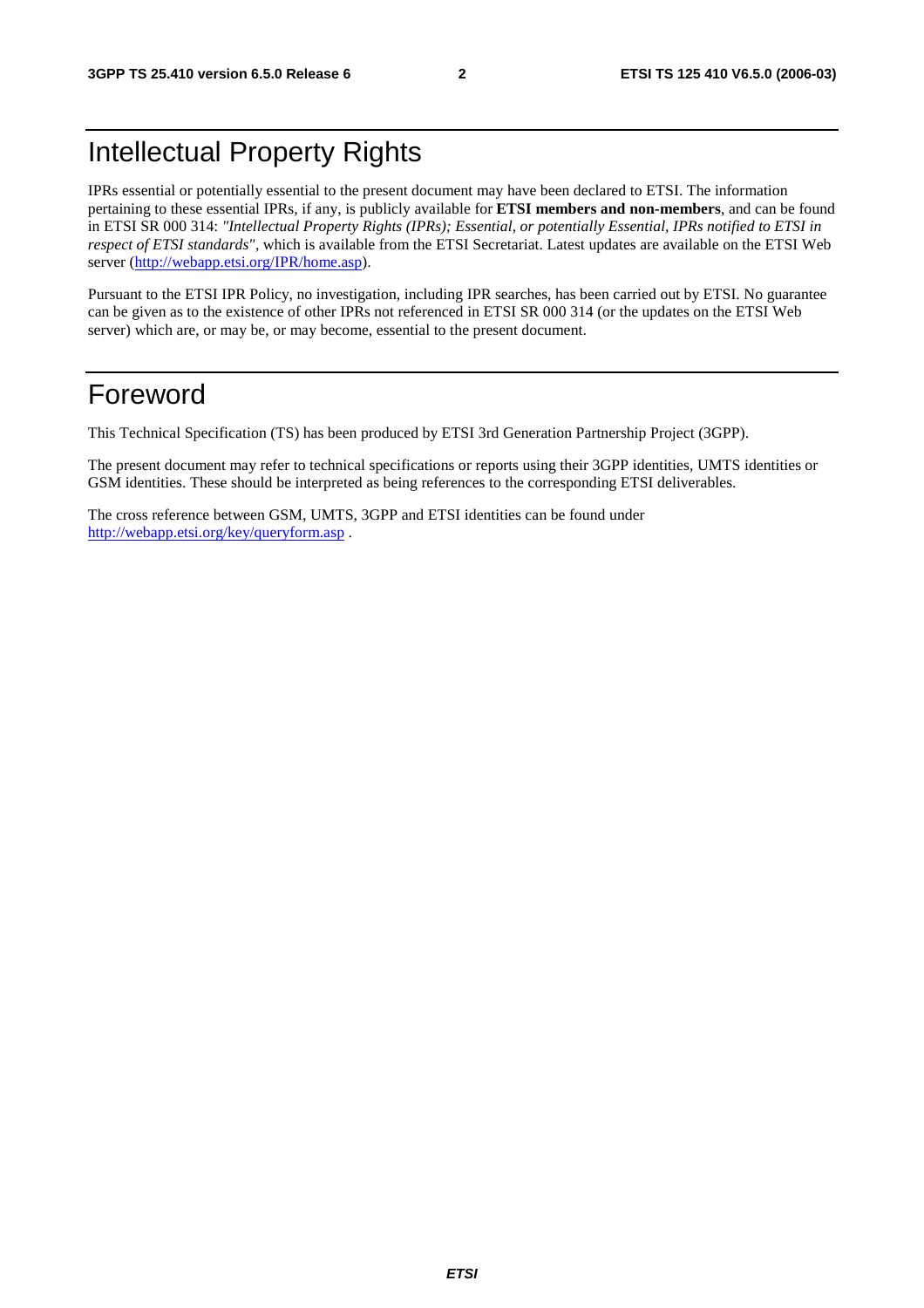$\mathbf{3}$ 

## Contents

| 1                |  |  |  |  |  |  |  |
|------------------|--|--|--|--|--|--|--|
| 2                |  |  |  |  |  |  |  |
| 3                |  |  |  |  |  |  |  |
| 3.1              |  |  |  |  |  |  |  |
| 3.2<br>3.3       |  |  |  |  |  |  |  |
| 4                |  |  |  |  |  |  |  |
| 4.1              |  |  |  |  |  |  |  |
| 4.1.1            |  |  |  |  |  |  |  |
| 4.1.2            |  |  |  |  |  |  |  |
| 4.1.3            |  |  |  |  |  |  |  |
| 4.1.4            |  |  |  |  |  |  |  |
| 4.2              |  |  |  |  |  |  |  |
| 4.3              |  |  |  |  |  |  |  |
| 4.4              |  |  |  |  |  |  |  |
| 4.5              |  |  |  |  |  |  |  |
| 4.5.1            |  |  |  |  |  |  |  |
| 4.5.1.1          |  |  |  |  |  |  |  |
| 4.5.1.1.1        |  |  |  |  |  |  |  |
| 4.5.1.1.2        |  |  |  |  |  |  |  |
| 4.5.1.1.3        |  |  |  |  |  |  |  |
| 4.5.1.1.4        |  |  |  |  |  |  |  |
| 4.5.1.2          |  |  |  |  |  |  |  |
| 4.5.2<br>4.5.2.1 |  |  |  |  |  |  |  |
| 4.5.2.2          |  |  |  |  |  |  |  |
| 4.5.2.3          |  |  |  |  |  |  |  |
| 4.5.3            |  |  |  |  |  |  |  |
| 5                |  |  |  |  |  |  |  |
| 5.1              |  |  |  |  |  |  |  |
| 5.2              |  |  |  |  |  |  |  |
| 5.2.1            |  |  |  |  |  |  |  |
| 5.2.2            |  |  |  |  |  |  |  |
| 5.2.3            |  |  |  |  |  |  |  |
| 5.2.4            |  |  |  |  |  |  |  |
| 5.3              |  |  |  |  |  |  |  |
| 5.3.1            |  |  |  |  |  |  |  |
| 5.3.2            |  |  |  |  |  |  |  |
| 5.4              |  |  |  |  |  |  |  |
| 5.4.1            |  |  |  |  |  |  |  |
| 5.4.2            |  |  |  |  |  |  |  |
| 5.4.3            |  |  |  |  |  |  |  |
| 5.4.4            |  |  |  |  |  |  |  |
| 5.4.5            |  |  |  |  |  |  |  |
| 5.4.6            |  |  |  |  |  |  |  |
| 5.4.7            |  |  |  |  |  |  |  |
| 5.4.8            |  |  |  |  |  |  |  |
| 5.5              |  |  |  |  |  |  |  |
| 5.5.1            |  |  |  |  |  |  |  |
| 5.5.2            |  |  |  |  |  |  |  |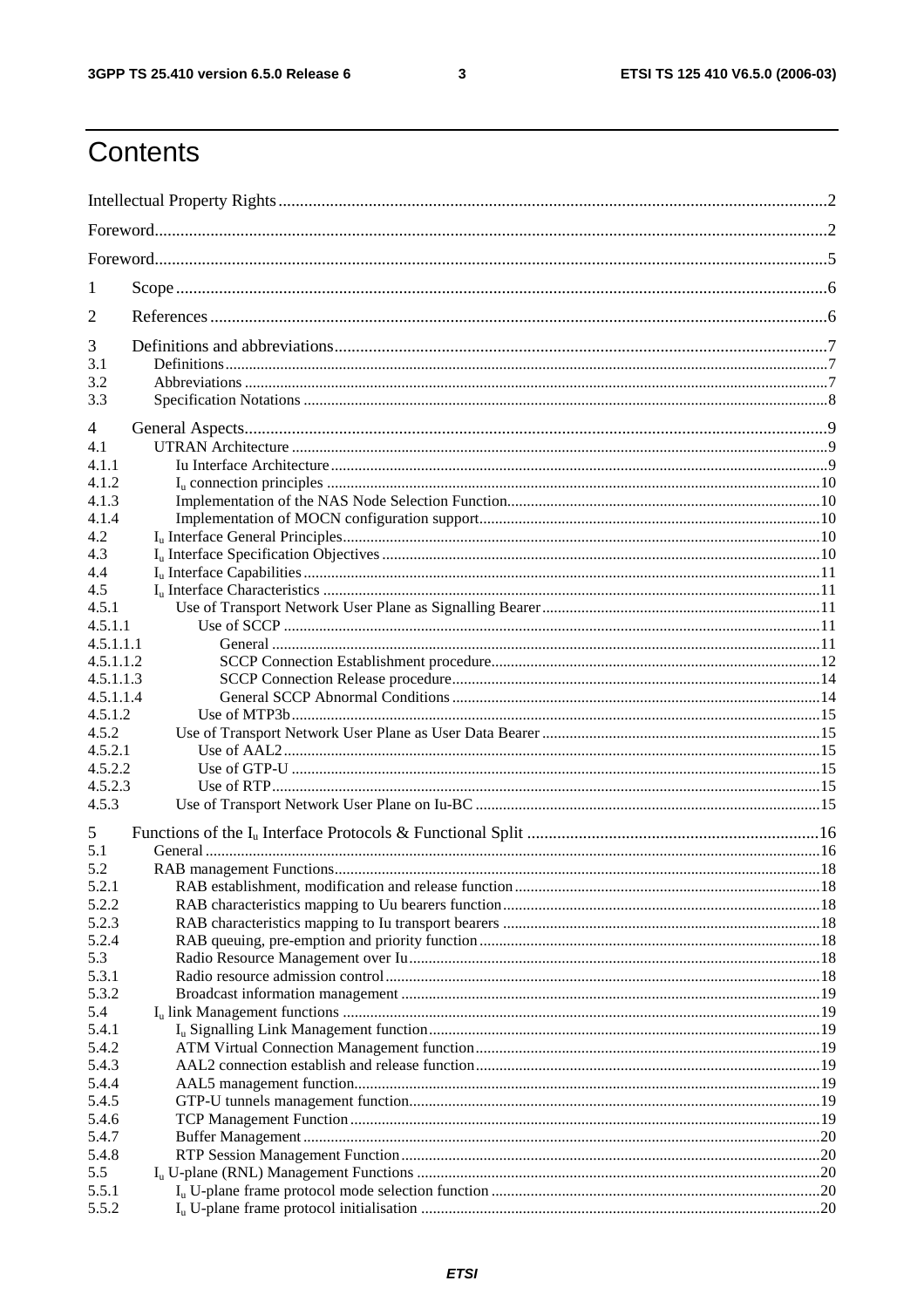| 5.6            |                               |  |
|----------------|-------------------------------|--|
| 5.6.1          |                               |  |
| 5.6.2          |                               |  |
| 5.6.2.1        |                               |  |
| 5.6.2.2        |                               |  |
| 5.6.2.3        |                               |  |
| 5.6.2A         |                               |  |
| 5.6.3          |                               |  |
| 5.6.4          |                               |  |
| 5.6.5          |                               |  |
| 5.7            |                               |  |
| 5.7.1          |                               |  |
| 5.7.1.1        |                               |  |
| 5.7.1.2        |                               |  |
| 5.7.2          |                               |  |
| 5.7.2.1        |                               |  |
| 5.7.2.2        |                               |  |
| 5.8            |                               |  |
| 5.8.1          |                               |  |
| 5.8.2          |                               |  |
| 5.8.3          |                               |  |
| 5.8.4          |                               |  |
| 5.9            |                               |  |
| 5.9.1          |                               |  |
| 5.9.2          |                               |  |
| 5.9.3          |                               |  |
| 5.9.4          |                               |  |
| 5.10           |                               |  |
| 5.10.1         |                               |  |
| 5.10.2         |                               |  |
| 5.10.3         |                               |  |
| 5.10.4         |                               |  |
|                |                               |  |
| 6              |                               |  |
| 6.1            |                               |  |
| 6.2            |                               |  |
| 6.3            |                               |  |
| 6.4            |                               |  |
| $\overline{7}$ |                               |  |
| 7.1            |                               |  |
| 7.2            |                               |  |
| 7.3            |                               |  |
| 7.4            |                               |  |
| 7.5            |                               |  |
| 7.6            |                               |  |
| 7.7            |                               |  |
|                | <b>Annex A (informative):</b> |  |
|                |                               |  |
|                |                               |  |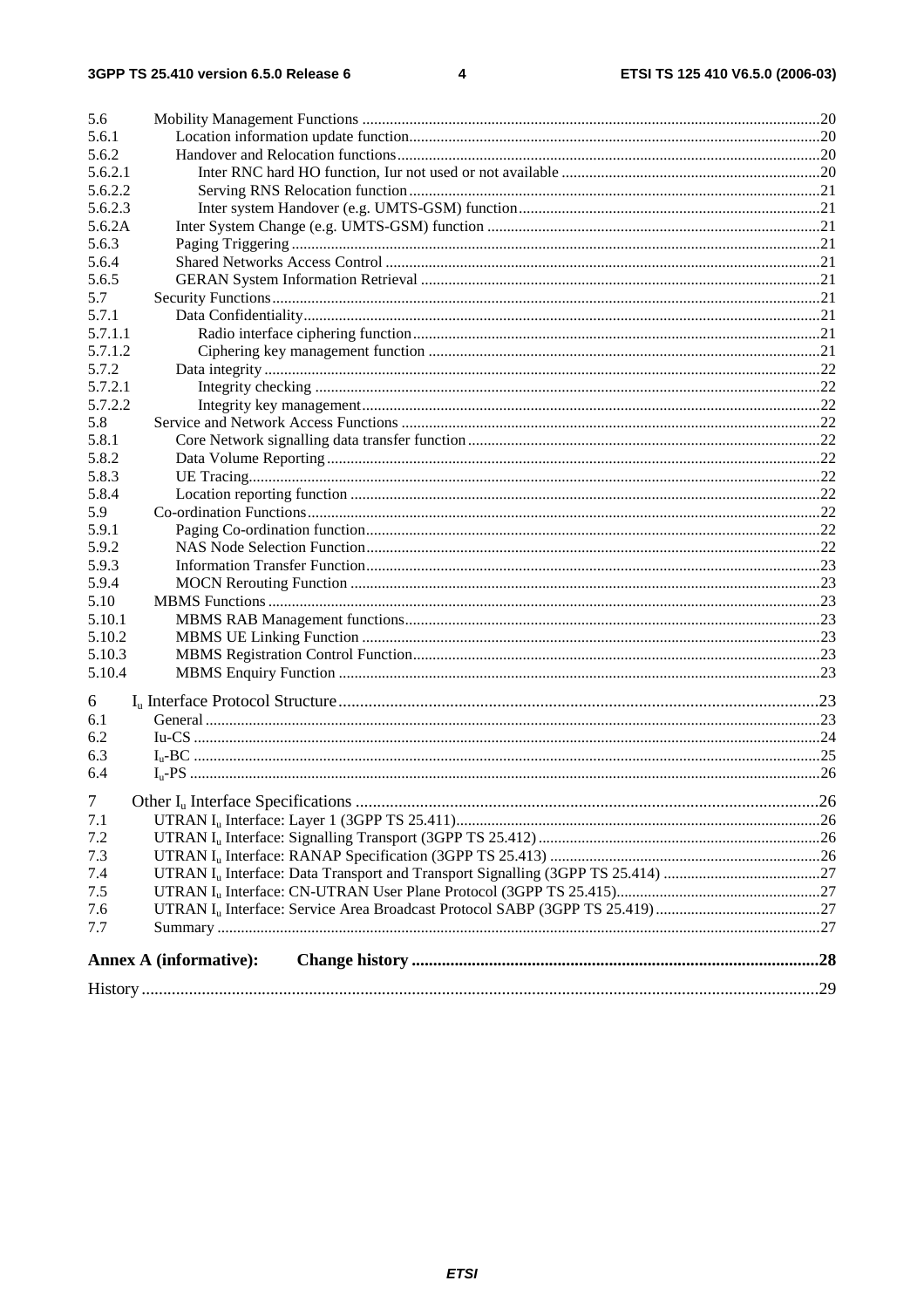## Foreword

This Technical Specification (TS) has been produced by the 3<sup>rd</sup> Generation Partnership Project (3GPP).

The contents of the present document are subject to continuing work within the TSG and may change following formal TSG approval. Should the TSG modify the contents of the present document, it will be re-released by the TSG with an identifying change of release date and an increase in version number as follows:

Version x.y.z

where:

- x the first digit:
	- 1 presented to TSG for information;
	- 2 presented to TSG for approval;
	- 3 or greater indicates TSG approved document under change control.
- y the second digit is incremented for all changes of substance, i.e. technical enhancements, corrections, updates, etc.
- z the third digit is incremented when editorial only changes have been incorporated in the document.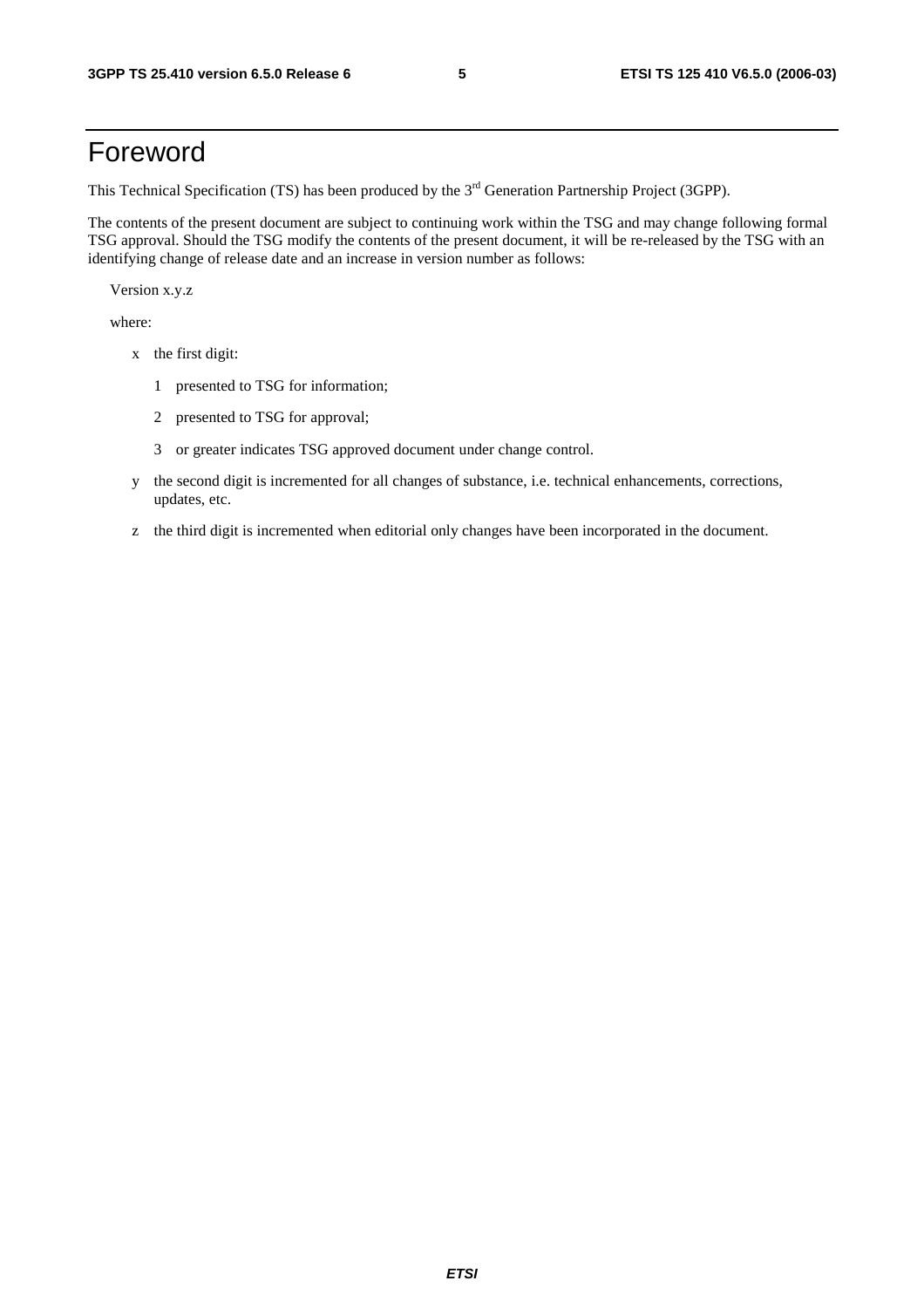### 1 Scope

The present document is an introduction to the 3GPP TS 25.41x series of Technical Specifications that define the Iu interface for the interconnection of Radio Network Controller (RNC) component of the UMTS Terrestrial Radio Access Network (UTRAN) to the Core Network of the UMTS system.

## 2 References

The following documents contain provisions which, through reference in this text, constitute provisions of the present document.

- References are either specific (identified by date of publication, edition number, version number, etc.) or non-specific.
- For a specific reference, subsequent revisions do not apply.
- For a non-specific reference, the latest version applies. In the case of a reference to a 3GPP document (including a GSM document), a non-specific reference implicitly refers to the latest version of that document *in the same Release as the present document*.
- [1] 3GPP TS 25.401: "UTRAN Overall Description".
- [2] 3GPP TR 23.930: "Iu Principles".
- [3] 3GPP TS 23.110: "UMTS Access Stratum Services and Functions".
- [4] 3GPP TS 25.411: "UTRAN Iu Interface Layer 1".
- [5] 3GPP TS 25.412: "UTRAN Iu Interface Signalling Transport".
- [6] 3GPP TS 25.413: "UTRAN Iu Interface RANAP Signalling".
- [7] 3GPP TS 25.414: "UTRAN Iu Interface Data Transport and Transport Signalling"
- [8] 3GPP TS 25.415: "UTRAN Iu Interface User Plane Protocols".
- [9] ITU-T Recommendation Q.711 (07/1996): "Functional description of the signalling connection control part".
- [10] ITU-T Recommendation Q.712 (07/1996): "Definition and function of signalling connection control part messages".
- [11] ITU-T Recommendation Q.713 (07/1996): "Signalling connection control part formats and codes".
- [12] ITU-T Recommendation Q.714 (07/1996): "Signalling connection control part procedures".
- [13] 3GPP TS 23.003: "Numbering, Addressing and Identification".
- [14] 3GPP TS 25.419: "UTRAN Iu Interface: Service Area Broadcast Protocol SABP".
- [15] 3GPP TS 23.153: "Out of Band Transcoder Control; Stage 2".
- [16] ITU-T Recommendation Q.2630.1: "AAL type 2 signalling protocol (Capability Set 1)".
- [17] ITU-T Recommendation Q.2630.2: "AAL type 2 signalling protocol Capability Set 2".
- [18] IETF RFC 3332(09/2002): "Signalling System 7 (SS7) Message Transfer Part 3 (MTP3) User Adaptation Layer (M3UA)"
- [19] IETF RFC 1889(01/1996): "RTP: A Transport Protocol for Real Time Applications".
- [20] IETF RFC 768 (08/1980): "User Datagram Protocol".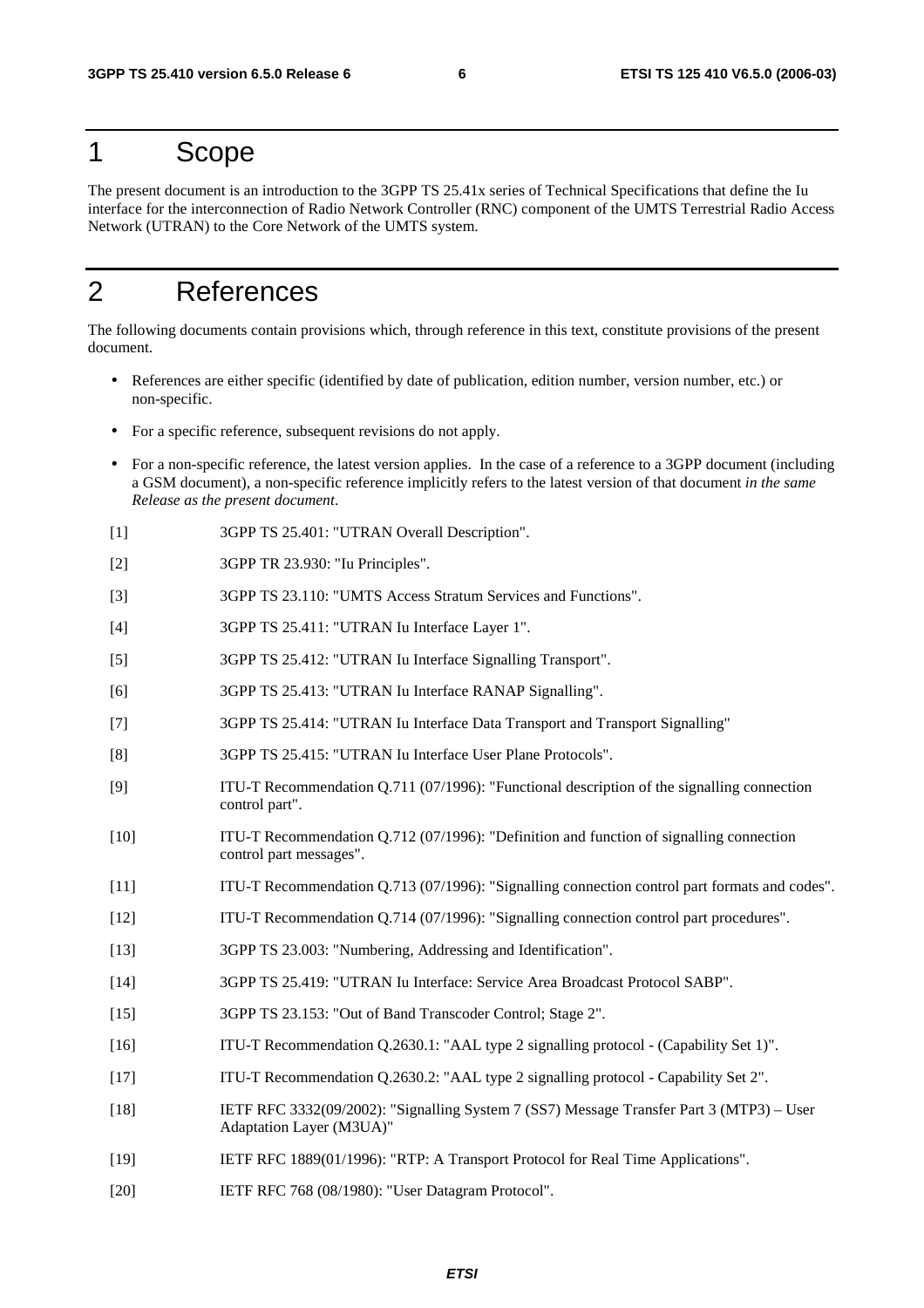- [21] IETF RFC 793 (09/1981): "TCP, Transmission Control Protocol".
- [22] **IETF RFC 791 (09/1981): "Internet Protocol".**
- [23] IETF RFC 2460 (12/1998): "Internet Protocol, Version 6 (IPv6) Specification".
- [24] IETF RFC 2960 (10/2000): "Stream Control Transmission Protocol".
- [25] 3GPP TS 23.236: "Intra-domain connection of Radio Access Network (RAN) nodes to multiple Core Network (CN) nodes".
- [26] 3GPP TS 23.251: "Network sharing Architecture and functional description".
- [27] 3GPP TS23.246: Multimedia Broadcast/Multicast Service (MBMS) Architecture and functional description
- [28] 3GPP TS 25.346: 'Introduction of the Multimedia Broadcast Multicast Service (MBMS) in the Radio Access Network (RAN); Stage 2'.
- 3 Definitions and abbreviations

### 3.1 Definitions

For the purposes of the present document, the terms and definitions given in [1] apply.

**MBMS related terms and definitions:** 

**MBMS bearer service**: as defined in [27].

**MBMS RAB**: as defined in [28].

**MBMS Iu signalling connection**: as defined in [28].

**MBMS session start**: as defined in [28].

### 3.2 Abbreviations

For the purposes of the present document, the following abbreviations apply:

| 3G-MSC          | 3 <sup>rd</sup> Generation Mobile Switching Centre   |
|-----------------|------------------------------------------------------|
| 3G-SGSN         | 3 <sup>rd</sup> Generation Serving GPRS Support Node |
| AAL             | <b>ATM Adaptation Layer</b>                          |
| <b>ATM</b>      | <b>Asynchronous Transfer Mode</b>                    |
| BC              | <b>Broadcast</b>                                     |
| <b>BSSMAP</b>   | Base Station Subsystem Management Application Part   |
| <b>CBS</b>      | Cell Broadcast Service                               |
| CC              | <b>Connection Confirm</b>                            |
| CN              | Core Network                                         |
| C <sub>R</sub>  | <b>Connection Release</b>                            |
| <b>CREF</b>     | <b>Connection Refusal</b>                            |
| CS <sup>-</sup> | Circuit Switched                                     |
| <b>GT</b>       | Global Title                                         |
| GTP-U           | <b>GPRS</b> Tunnelling Protocol                      |
| <b>GWCN</b>     | Gateway Core Network                                 |
| <b>IMSI</b>     | <b>International Mobile Subscriber Identity</b>      |
| IP              | Internet Protocol                                    |
| <b>ISDN</b>     | <b>Integrated Services Digital Network</b>           |
| LA              | <b>Location Area</b>                                 |
| M3UA            | MTP3 User Adaptation Layer                           |
| <b>MBMS</b>     | Multimedia Broadcast Multicast Service               |
| <b>MOCN</b>     | Multi Operator Core Network                          |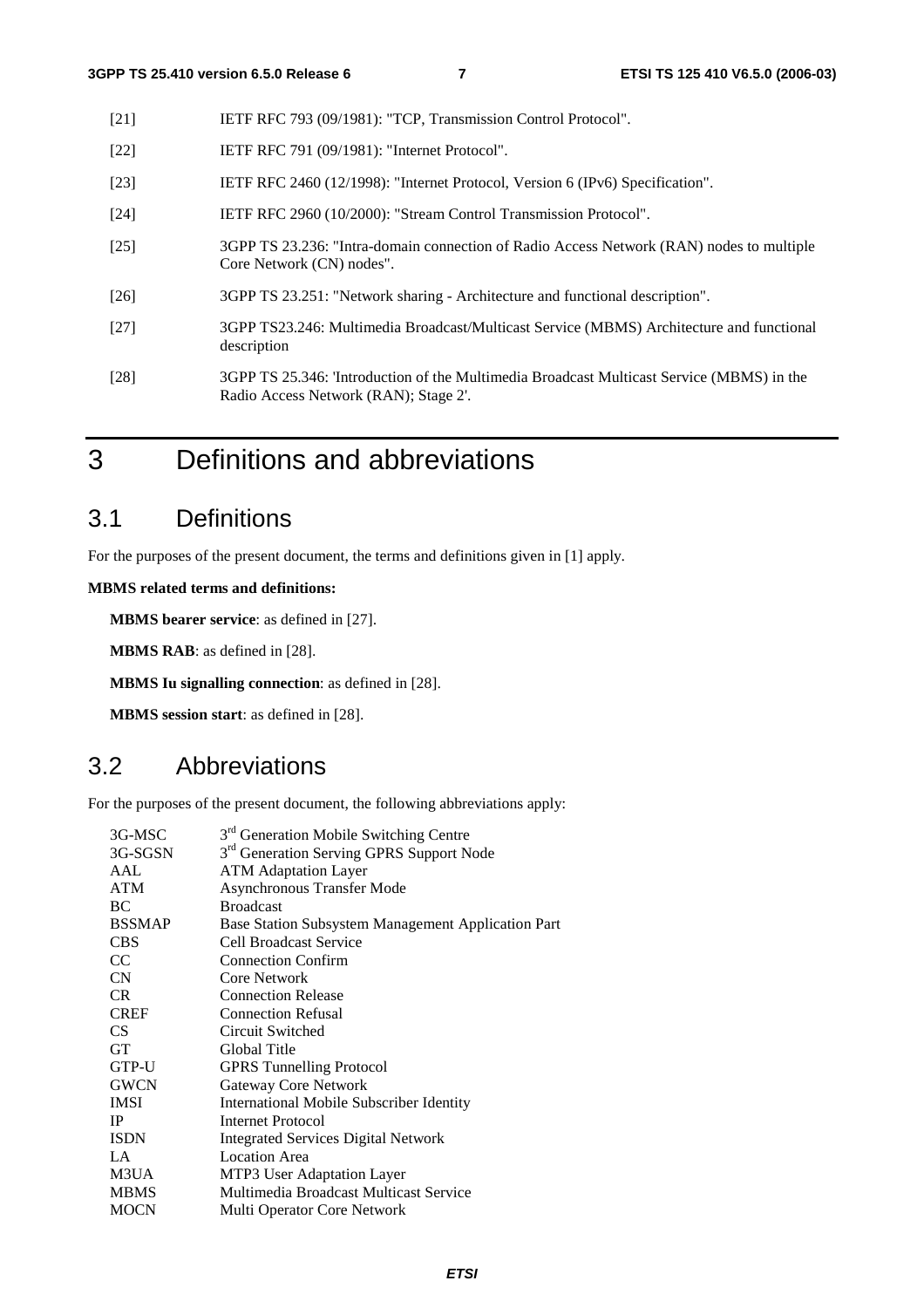| <b>NAS</b>   | Non Access Stratum                           |
|--------------|----------------------------------------------|
| <b>NACC</b>  | Network Assisted Cell Change                 |
| <b>NNSF</b>  | <b>NAS Node Selection Function</b>           |
| O&M          | <b>Operation and Maintenance</b>             |
| <b>PLMN</b>  | Public Land Mobile Network                   |
| <b>PS</b>    | Packet Switched                              |
| <b>PSTN</b>  | Public Switched Telephone Network            |
| <b>PVC</b>   | Permanent Virtual Circuit                    |
| QoS          | Quality of Service                           |
| RA           | Routing Area                                 |
| <b>RAB</b>   | Radio Access Bearer                          |
| <b>RANAP</b> | Radio Access Network Application Part        |
| <b>RIM</b>   | <b>RAN</b> Information Management            |
| RLP          | Radio Link Protocol                          |
| <b>RNC</b>   | Radio Network Controller                     |
| <b>RNL</b>   | Radio Network Layer                          |
| RRC          | Radio Resource Control                       |
| <b>RTCP</b>  | <b>Real Time Control Protocol</b>            |
| <b>RTP</b>   | <b>Real Time Protocol</b>                    |
| <b>SA</b>    | Service Area                                 |
| <b>SABP</b>  | Service Area Broadcast Protocol              |
| <b>SAP</b>   | <b>Service Access Point</b>                  |
| <b>SCCP</b>  | <b>Signalling Connection Control Part</b>    |
| <b>SCTP</b>  | <b>Stream Control Transmission Protocol</b>  |
| <b>SNA</b>   | <b>Shared Network Area</b>                   |
| <b>SPC</b>   | <b>Signalling Point Code</b>                 |
| <b>SRNS</b>  | Serving Radio Network Subsystem              |
| <b>SSN</b>   | Sub-System Number                            |
| SVC          | <b>Switched Virtual Circuit</b>              |
| <b>TCP</b>   | <b>Transmission Control Protocol</b>         |
| UE           | User Equipment                               |
| <b>UDP</b>   | User Datagram Protocol                       |
| UP           | <b>User Plane</b>                            |
| <b>URA</b>   | <b>UTRAN Registration Area</b>               |
| <b>UTRAN</b> | <b>UMTS Terrestrial Radio Access Network</b> |
| VC           | Virtual Circuit                              |

## 3.3 Specification Notations

For the purposes of the present document, the following notations apply:

| Procedure | When referring to a procedure in the specification the Procedure Name is written with the first<br>letters in each word in upper case characters followed by the word "procedure", e.g. Radio<br>Network Layer procedures.   |
|-----------|------------------------------------------------------------------------------------------------------------------------------------------------------------------------------------------------------------------------------|
| Message   | When referring to a message in the specification the MESSAGE NAME is written with all letters<br>in upper case characters followed by the word "message", e.g. RADIO LINK SETUP REQUEST<br>message.                          |
| Frame     | When referring to a control or data frame in the specification the CONTROL/DATA FRAME<br>NAME is written with all letters in upper case characters followed by the words "control/data"<br>frame", e.g. DCH transport frame. |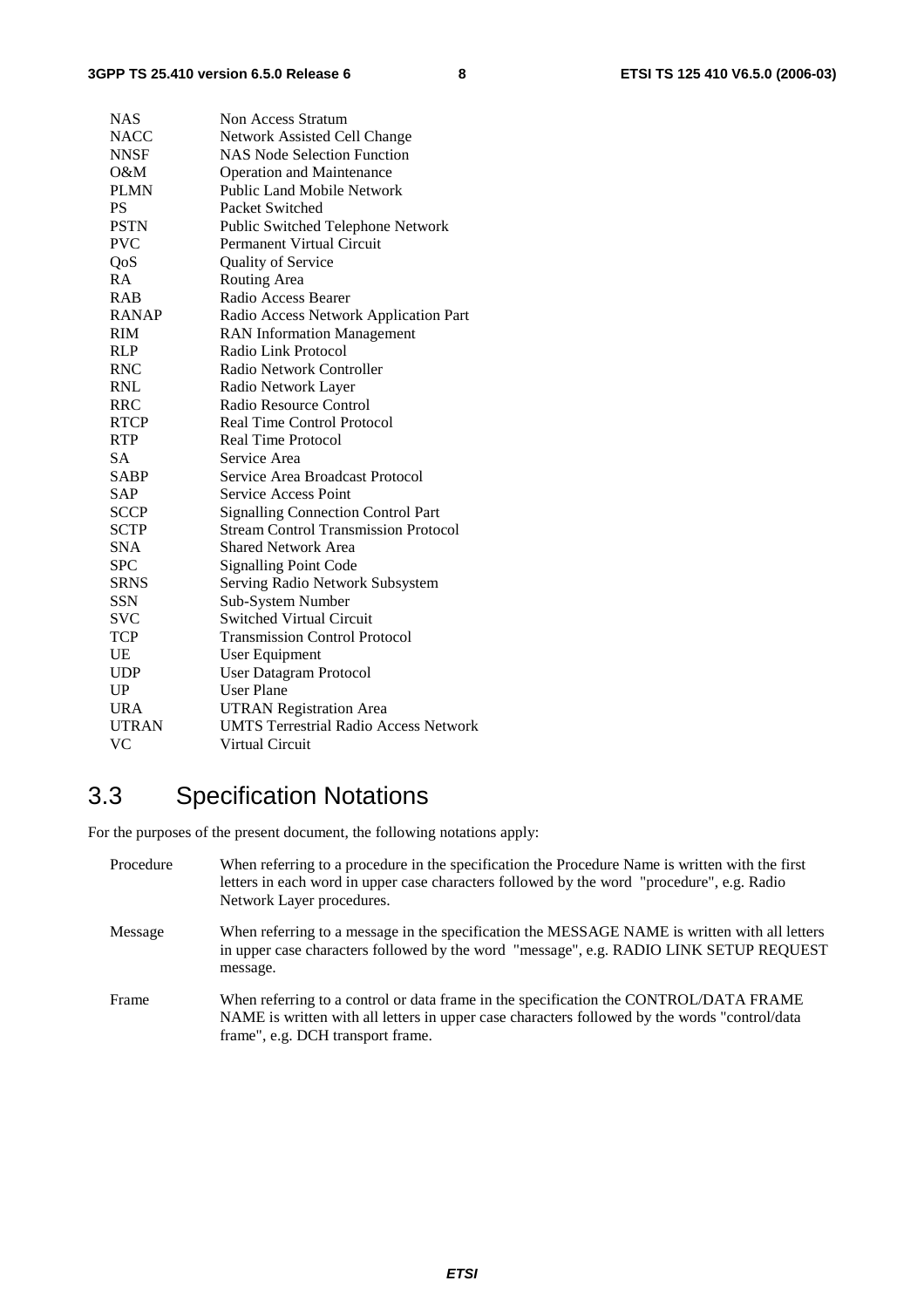## 4 General Aspects

### 4.1 UTRAN Architecture

#### 4.1.1 Iu Interface Architecture

The overall UMTS architecture and UTRAN architectures are described in [1]. This subclause specifies only the architecture of the Iu interface, and shall not constrain the network architecture of either Core or Radio Access Networks.

The  $I_{\text{u}}$  interface is specified at the boundary between the Core Network and UTRAN. Figure 4.1 depicts the logical division of the  $I_u$  interface. From the Iu perspective, the UTRAN access point is an RNC.



**Iu Interface**



The Iu interface towards the PS-domain of the core network is called Iu-PS, and the Iu interface towards the CS-domain is called Iu-CS. The differences between Iu-CS and Iu-PS are treated elsewhere in the present document. The Iu interface to the Broadcast domain is called Iu-BC.

There shall not be more than one Iu interface (Iu-PS) towards the PS-domain from any one RNC– except where the NNSF is used, see subclause 4.1.3, or in MOCN configuration – see [26]. Each RNC shall not have more than one Iu interface (Iu-CS) towards its default CN node within the CS domain, but may also have further Iu interfaces (Iu-CS) towards other CN nodes within the CS domain. (See [6] for definition of Default CN node.) These further Iu interfaces (Iu-CS) shall only be used as a result of intra-MSC inter-system handover or SRNS relocation, in the case the anchor CN node directly connects to the target RNC. There may also be more than one Iu interface towards the CS-Domain if the NNSF is used – see subclause 4.1.3, or in MOCN configuration – see [26]. There shall not be more than one Iu interface (Iu-BC) from an RNC towards the Broadcast domain.

In the separated core network architecture, this means that there shall be separate signalling and user data connections towards the PS and CS domains – this applies in both transport and radio network layers.

In the combined architecture, there shall be separate connections in the user plane towards the PS and CS domains (in both transport and radio network layers). In the control plane, there shall be separate SCCP connections to the two logical domains.

In either architecture, there can be several RNCs within UTRAN and so UTRAN may have several  $I<sub>u</sub>$  access points towards the Core Network. As a minimum, each Iu access point (in UTRAN or CN) shall independently fulfil the requirements of the relevant Iu specifications (25.41x series – see clause 7).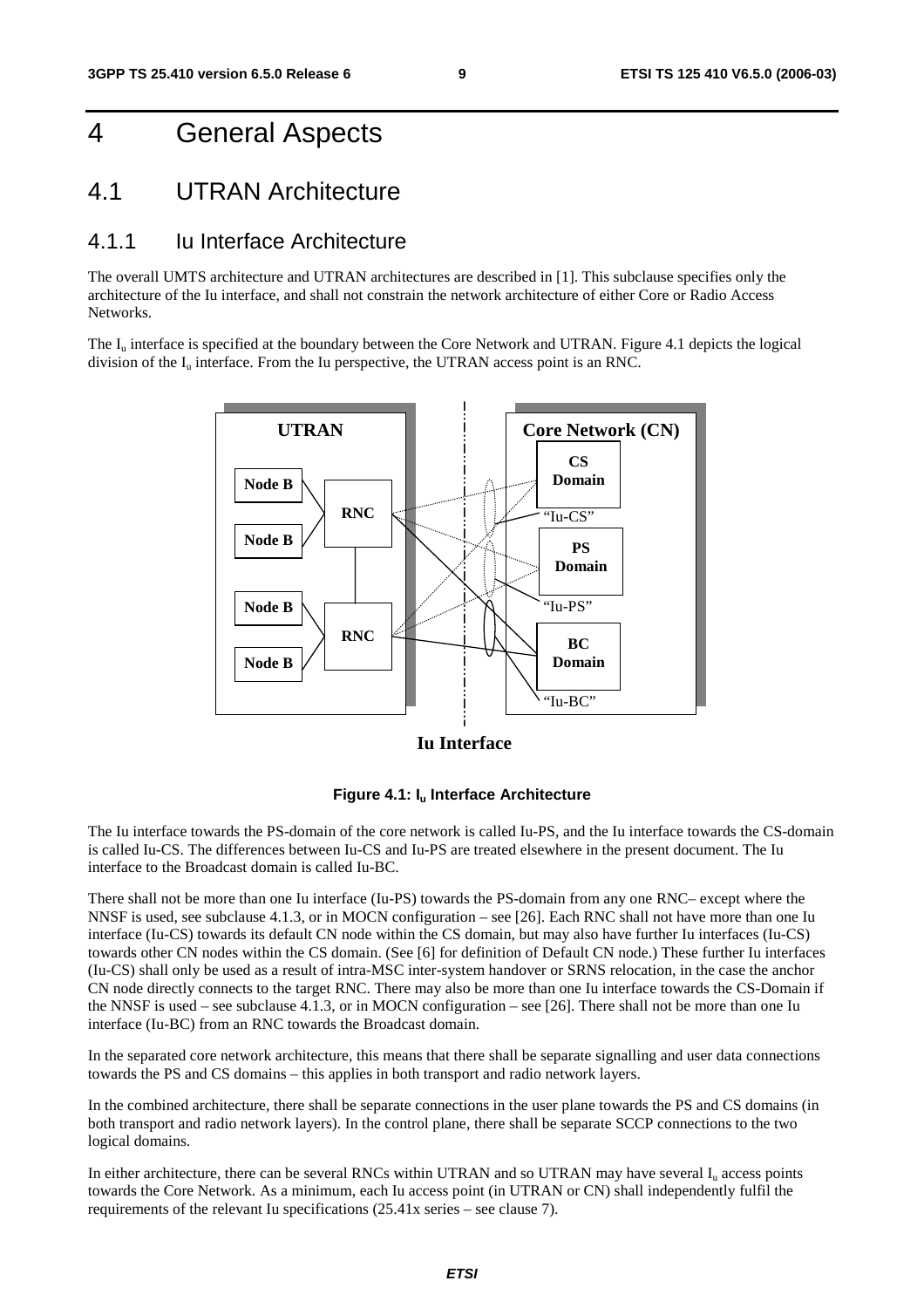#### 4.1.2 Iu connection principles

The Iu interface has a hierarchical architecture where one higher layer entity controls several lower layer entities. The hierarchy for the CN - UTRAN signalling connection end points is described below:

- Each CN Access Point may be connected to one or more UTRAN Access Points.
- For the PS domain, each UTRAN Access Point shall not be connected to more than one CN Access Point except where the NNSF is used, see subclause 4.1.3, or when RNC is shared in MOCN configuration..
- For the CS domain, each UTRAN Access Point may be connected to one or more CN Access Points.
- For the BC domain, each UTRAN Access Point may be connected to one CN Access Point only.

#### 4.1.3 Implementation of the NAS Node Selection Function

The optional NAS Node Selection Function (NNSF) is described in [25].

If the NAS Node Selection Function is used by an RNC:

There may be more than one Iu interface (Iu-CS) towards the CS domain and/or more than one Iu interface (Iu-PS) towards the PS-domain from this RNC.

#### 4.1.4 Implementation of MOCN configuration support

The MOCN configuration is described in [26]. When the RNC is shared in MOCN configuration:

- There may be more than one Iu interface (Iu-CS) towards the CS domain of different CN operators and/or more than one Iu interface (Iu-PS) towards the PS-domain of different CN operators from this RNC.
- The MOCN Rerouting Function shall be supported.

### 4.2 I<sub>u</sub> Interface General Principles

From a UTRAN perspective, maximising the commonality of the various protocols that flow on the Iu interface is desirable. This means at the minimum that:

- A common set of radio access bearer services will be offered by UTRAN to the Core Network nodes, regardless of their type (e.g. 3G-MSC or 3G-SGSN).

There will be a common functional split between UTRAN and the Core Network nodes, regardless of their type (e.g. 3G-MSC or 3G-SGSN).

Signalling in the radio network control plane shall not depend on the specific choice of transport layers.

### 4.3 I<sub>u</sub> Interface Specification Objectives

The following objectives are partly derived from [2].

The  $I_{\nu}$  interface shall be specified such that it can support:

- the interconnection of RNCs with Core Network Access Points within a single PLMN, and within several PLMNs in case of network sharing, as described in [26].
- the interconnection of RNCs with Core Network Access Points irrespective of the manufacturer of any of the elements.
- all UMTS services.

The  $I<sub>u</sub>$  interface shall facilitate the use of the same RNC, MSC or SGSN in all PLMNs.

The I<sub>u</sub> interface shall facilitate the sharing of transport technology between Iu-PS and Iu-BC.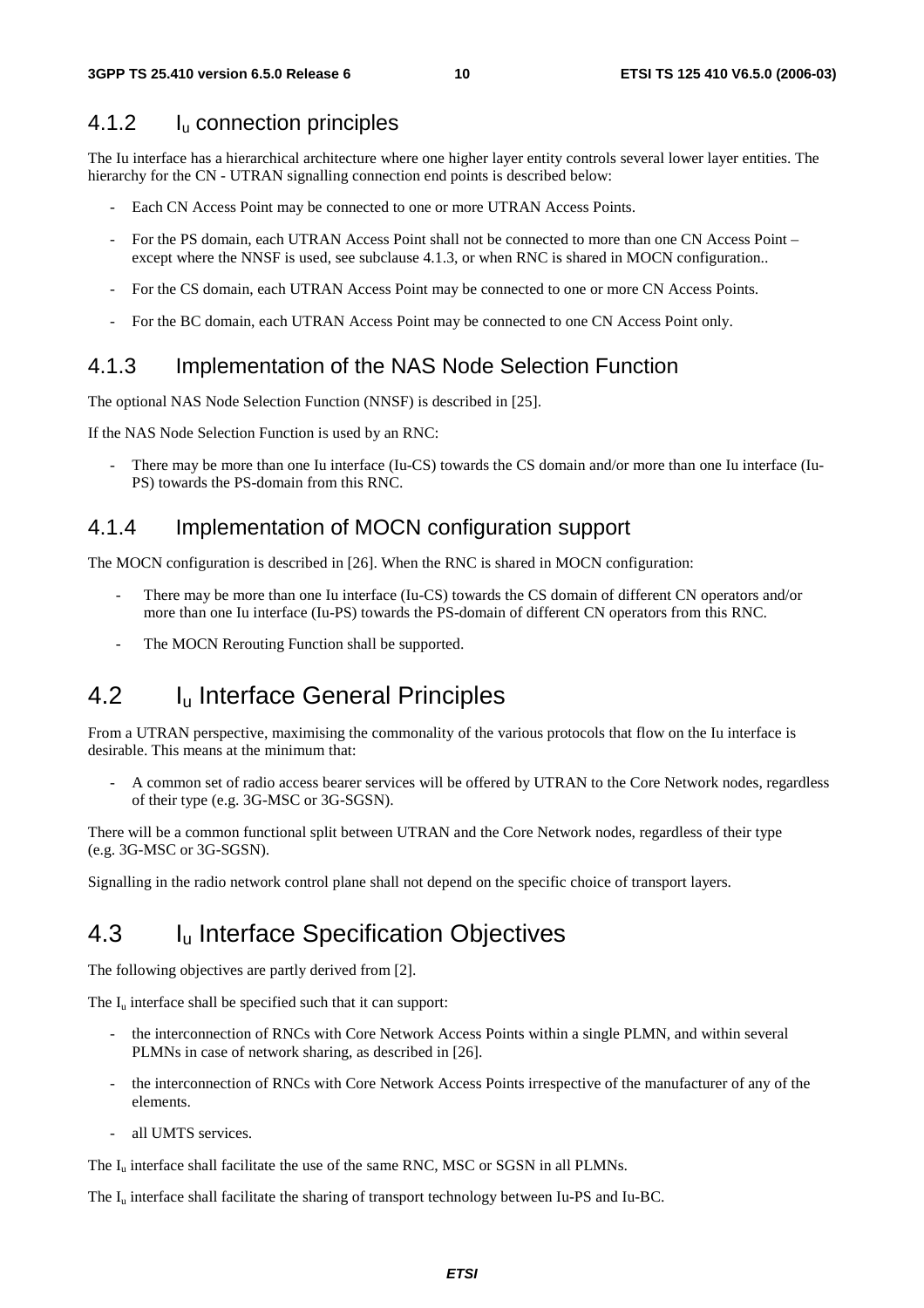The  $I_{\text{u}}$  interface shall allow interworking to the GSM Core Network.

Independence between the protocol layers and between control and user planes shall be maintained on the Iu interface.

The I<sub>u</sub> interface shall allow independent evolution of technologies within the Core, Radio Access and Transport Networks.

The  $I_u$  interface shall allow separate evolution of O&M facilities.

The  $I_{\text{u}}$  interface shall be standardised as an open and multi-vendor interface.

The Iu interface specifications shall facilitate the migration of some services from the CS-domain to the PS-domain. In particular, the RANAP protocol shall be common to both PS and CS domains, and the  $I<sub>u</sub>$  user plane protocol(s) shall be independent of the core network domain (PS or CS), except where a specific feature is only required for one domain.

### 4.4 Iu Interface Capabilities

The following capabilities are derived from the requirements described in [2].

The  $I_{\text{u}}$  interface supports:

- procedures to establish, maintain and release Radio Access Bearers;
- procedures to perform SRNS relocation, intra-system handover, inter-system handover and inter-system change;
- procedures to support the Cell Broadcast service;
- a set of general procedures, not related to a specific UE;
- the separation of each UE on the protocol level for user specific signalling management;
- the transfer of NAS signalling messages between UE and CN;
- location services by transferring requests from the CN to UTRAN, and location information from UTRAN to CN. The location information may comprise a geographical area identifier or global co-ordinates with uncertainty parameters;
- simultaneous access to multiple CN domains for a single UE;
- mechanisms for resource reservation for packet data streams;
- procedures to support MBMS bearer services.

### 4.5 Iu Interface Characteristics

#### 4.5.1 Use of Transport Network User Plane as Signalling Bearer

4.5.1.1 Use of SCCP

#### 4.5.1.1.1 General

The SCCP is used to support signalling messages between the CNs and the RNC. One user function of the SCCP, called Radio Access Network Application Part (RANAP), is defined. The RANAP uses one SCCP signalling connection per active UE and CN for the transfer of layer 3 messages. RANAP also uses one SCCP signalling connection per MBMS bearer service.

Both connectionless and connection-oriented procedures are used to support the RANAP. TS 25.413 explains whether connection oriented or connectionless services should be used for each layer 3 procedure.

RANAP may use SSN, SPC and/or GT and any combination of them as addressing schemes for the SCCP. Which of the available addressing scheme to use for the SCCP is an operator matter.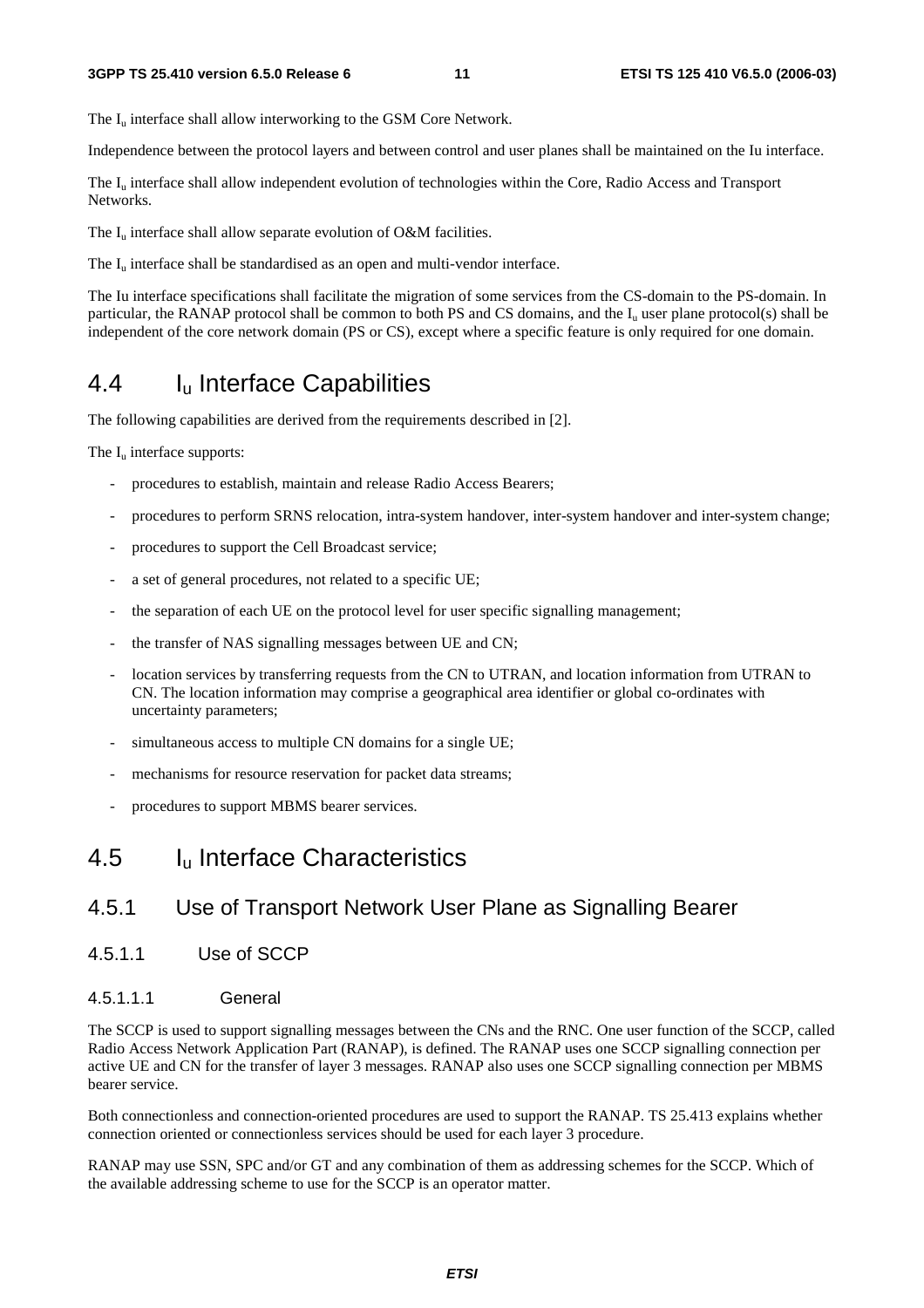When GT addressing is utilised, the following settings shall be used:

- SSN Indicator  $= 1$  (RANAP SSN as defined in [13] shall always be included).
- Global Title Indicator = 0100 (GT includes translation type, numbering plan, encoding scheme and nature of address indicator).
- Translation Type =  $0000 0000$  (not used).
- Numbering Plan =  $0001$  (E.163/4).
- Nature of Address Indicator = 000 0100 (International Significant Number).
- Encoding Scheme  $= 0001$  or 0010 (BCD, odd or even).
- Routing indicator = 0 or 1 (route on GT or PC/SSN).

When used, the GT shall be the E.164 address of the relevant node.

The following subclauses describe the use of SCCP connections for RANAP transactions. Subclause 4.5.1.2 describes the connection establishment procedures. Subclause 4.5.1.3 describes the connection release procedures. Subclause 4.5.1.4 describes abnormal conditions.

#### 4.5.1.1.2 SCCP Connection Establishment procedure

A new SCCP connection is established when information related to the communication between a UE and the network has to be exchanged between RNC and CN, and no SCCP connection exists between the CN and the RNC involved, for the concerned UE. A new SCCP connection is also established for MBMS service purpose between the RNC and CN.

Various SCCP connection establishment cases have to be distinguished:

- i) RNC Initiated SCCP Signalling Connection for a UE;
- ii) CN Initiated SCCP Signalling Connection for a UE;
- iii) CN Initiated SCCP Signalling Connection for an MBMS Service.

The above cases are the only cases currently identified for SCCP connection establishment. Others may emerge in the future.

#### 4.5.1.1.2.1 Establishment procedure in case i

The SCCP signalling connection establishment is initiated, by the RNC, at the reception of the first layer 3 non access stratum message from the UE.

#### **Initiation**

The RNC sends SCCP CONNECTION REQUEST message to the Core Network. A RANAP message shall be included in the user data field of the SCCP CONNECTION REQUEST message when the RANAP message size is less than or equal to the maximum size of the user data field in the SCCP CONNECTION REQUEST message. When the RANAP message is longer than the maximum size, the user data field shall not be included in the SCCP CONNECTION REQUEST message.

If the Core Network receives an SCCP CONNECTION REQUEST message for a UE for which an SCCP connection already exists, or if the Core Network receives an SCCP CONNECTION REQUEST message that does not include a user data field, and later finds out that the SCCP CONNECTION REQUEST message was for a UE for which an SCCP connection already exists, the Core Network shall ensure that the new SCCP connection and the already existing SCCP connection are for the same UE, e.g. by security functions, and if so, release the already existing SCCP connection via the normal Iu Release procedure and all UTRAN resources allocated to it.

#### **Termination**

- **successful outcome** 
	- The SCCP CONNECTION CONFIRM message, which may optionally contain a connection oriented RANAP message in the user data field, is returned to the RNC.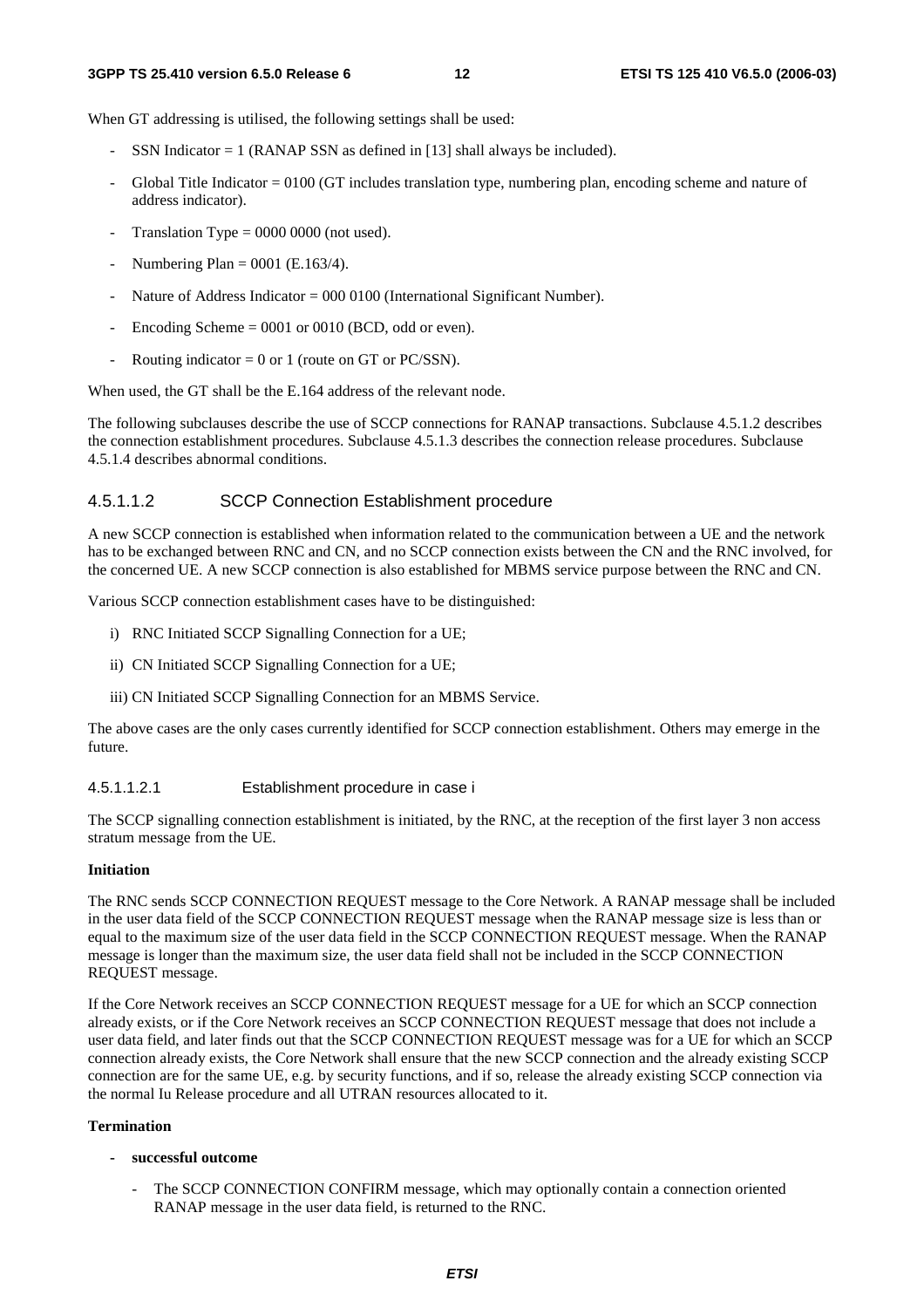#### **- unsuccessful outcome**

If the SCCP signalling connection establishment fails, an SCCP CONNECTION REFUSAL message will be sent back to the RNC. This message may contain a RANAP message in the user data field.

For more information on how the RANAP procedure Initial UE Message is handled, please see the elementary procedure Initial UE Message in TS 25.413 [6].





#### 4.5.1.1.2.2 Establishment procedure in case ii

The SCCP signalling connection establishment is initiated, by the Core Network, in connection with performing a Relocation.

#### **Initiation**

The Core Network initiates the connection establishment by sending an SCCP CONNECTION REQUEST message to the RNC. Optionally, a RANAP message may be included in the user data field of the SCCP CONNECTION REQUEST message.

#### **Termination**

#### **- successful outcome**

The SCCP CONNECTION CONFIRM message, which may optionally contain a connection oriented RANAP message in the user data field, is returned to the Core Network.

#### **- unsuccessful outcome**

- If the SCCP signalling connection establishment fails, an SCCP CONNECTION REFUSAL message will be sent back to the Core Network. This message may contain a RANAP message in the user data field.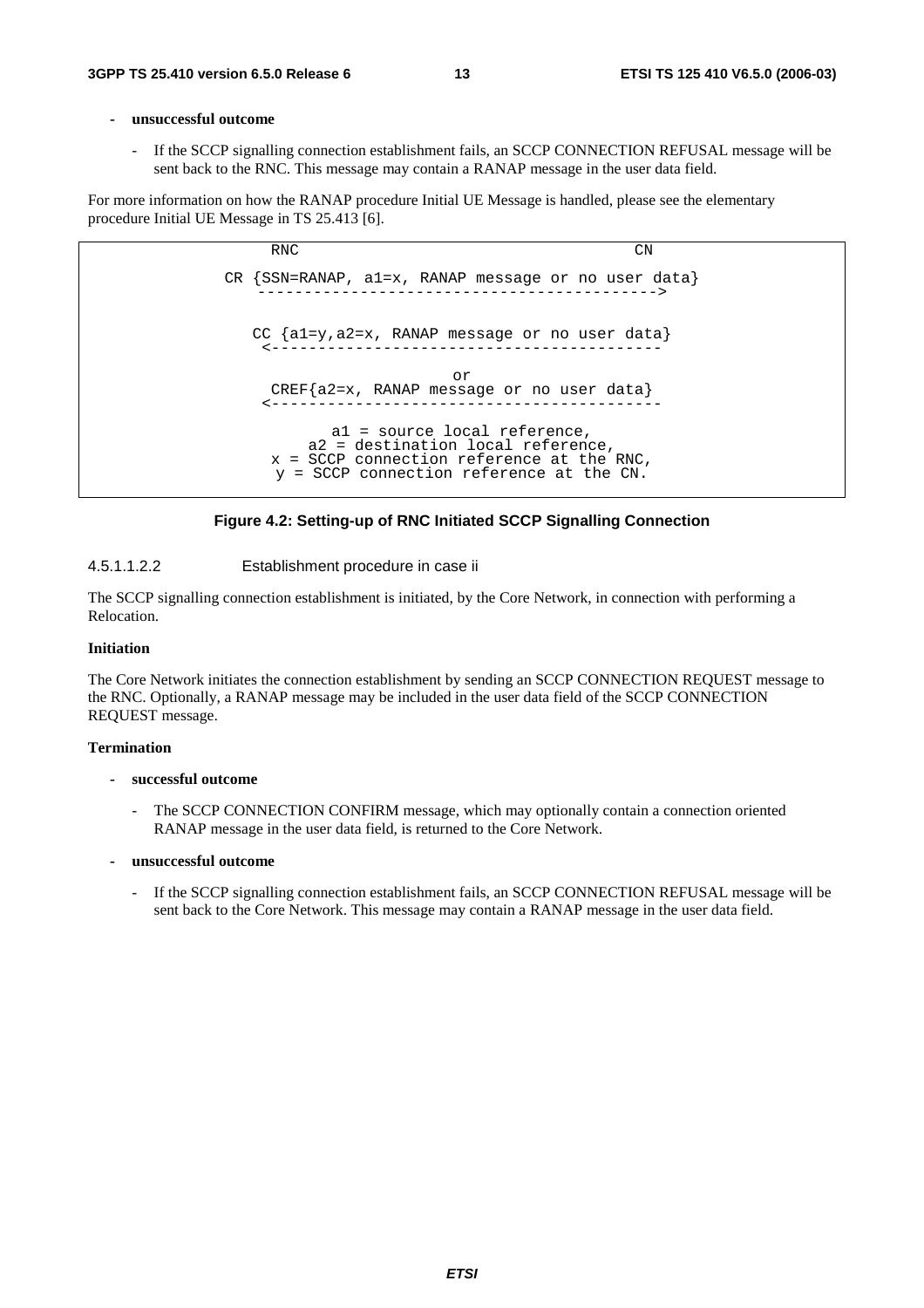```
RNC CN
CR {SSN=RANAP, a1=y,RANAP message or no user data} 
    <----------------------------------------- 
 CC {a1=x, a2=y, RANAP message or no user data} 
   ------------------------------------------> 
                      or 
   CREF{a2=y, RANAP message or no user data} 
   ------------------------------------------> 
          a1 = source local reference, 
        a2 = destination local reference, 
    x = SCCP connection reference at the RNC, 
    y = SCCP connection reference at the CN.
```
#### **Figure 4.3: Setting-up of CN Initiated SCCP Signalling Connection**

#### 4.5.1.1.2.3 Establishment procedure in case iii

The SCCP signalling connection establishment is initiated, by the Core Network, to establish a new SCCP connection between the RNC and the CN for an MBMS service at the start of an MBMS session and when no SCCP connection already exists between the CN and the RNC involved, for the concerned MBMS service.

#### **Initiation**

The Core Network initiates the connection establishment by sending an SCCP CONNECTION REQUEST message to the RNC. Optionally, a RANAP message may be included in the user data field of the SCCP CONNECTION REQUEST message.

#### **Termination**

#### **- successful outcome**

- The SCCP CONNECTION CONFIRM message, which may optionally contain a connection oriented RANAP message in the user data field, is returned to the Core Network.
- **unsuccessful outcome** 
	- If the SCCP signalling connection establishment fails, an SCCP CONNECTION REFUSAL message will be sent back to the Core Network. This message may contain a RANAP message in the user data field.

#### 4.5.1.1.3 SCCP Connection Release procedure

This procedure is always initiated at the Core Network side in normal release case.

An SCCP connection is released when the CN realises that a given signalling connection is no longer required.

The CN sends a SCCP RELEASED message.

The procedure may be initiated at the Core Network side and the RNC side in any abnormal release case.

#### 4.5.1.1.4 General SCCP Abnormal Conditions

If a user-out-of-service information or signalling-point-inaccessible information is received by the RANAP, no new attempt to establish SCCP connections towards the affected point code will be started until the corresponding user-inservice information or signalling-point-accessible information is received.

When a user-out-of-service information or signalling-point-inaccessible is received by the RNC, an optional timer may be started. When the timer expires, all the SCCP connections towards the affected point code will be released. When the user-in-service or signalling-point-accessible is received, the timer is stopped.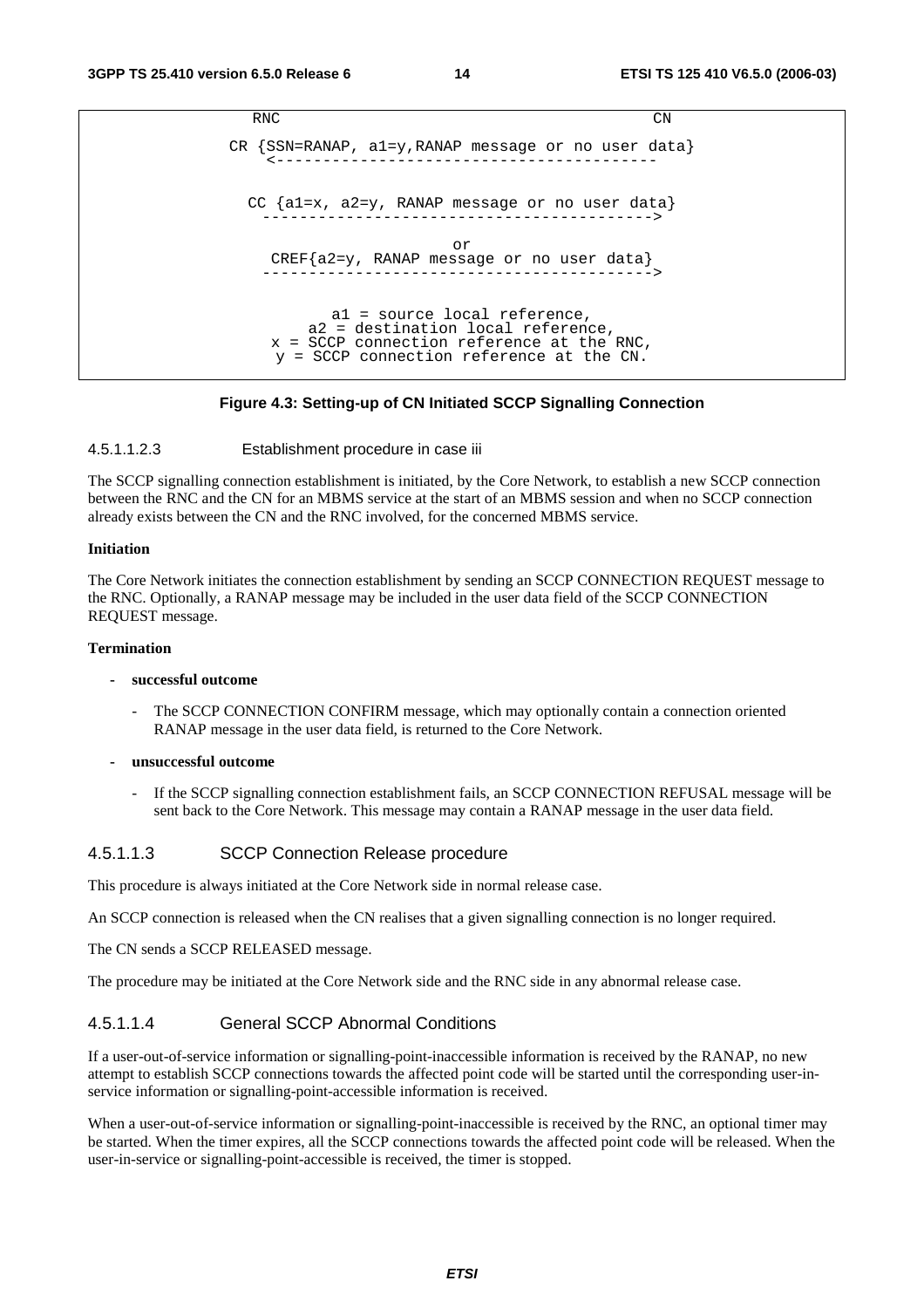If for any reason an SCCP connection is released, the optional timer expires or a connection refusal is received while any of the RANAP procedures are being performed or while a dedicated resource is still allocated, the following actions are taken:

#### **At RNC:**

- Any RNC procedure relating to that connection is abandoned.
- The UTRAN resources allocated to the connection are released.

#### **At Core Network:**

The resources associated with the SCCP connection are cleared as soon as possible.

#### 4.5.1.2 Use of MTP3b

- For a given MSC, the RNC shall be able to access RANAP and ALCAP either under the same MTP3b destination point code, or under different point codes;
- For a given RNC, the MSC shall be able to access RANAP and ALCAP either under the same MTP3b destination point code, or under different point codes.

#### 4.5.2 Use of Transport Network User Plane as User Data Bearer

#### 4.5.2.1 Use of AAL2

In the ATM transport option AAL2 is used as the user data bearer towards the CS domain.

Q.2630.2 is used as the protocol for dynamically setup AAL-2 connections over Iu towards the CS domain. Q.2630.2 adds new optional capabilities to Q.2630.1.

#### 4.5.2.2 Use of GTP-U

GTP-U is used as the user data bearer towards the PS domain.

RANAP Signalling is used to establish, modify and release the GTP-U tunnels towards the PS domain.

#### 4.5.2.3 Use of RTP

RTP/UDP/IP is used as the user data bearer towards the CS domain in the IP transport option. The use of RTCP [x2] is optional.

RANAP Signalling is used to establish, modify and release RTP sessions towards the CS domain.

#### 4.5.3 Use of Transport Network User Plane on Iu-BC

TCP/IP is used as the bearer for the radio network layer protocol over  $I_u$ -BC.

The TCP connection is normally established by the CN using standard TCP procedures.

A new TCP connection is established by the RNC only when there is information (e.g. failure or restart indications) that needs to be sent from RNC to the CN, and there is no existing TCP connection. The RNC shall establish the connection using standard TCP procedures.

The node that established the connection shall release the TCP connection.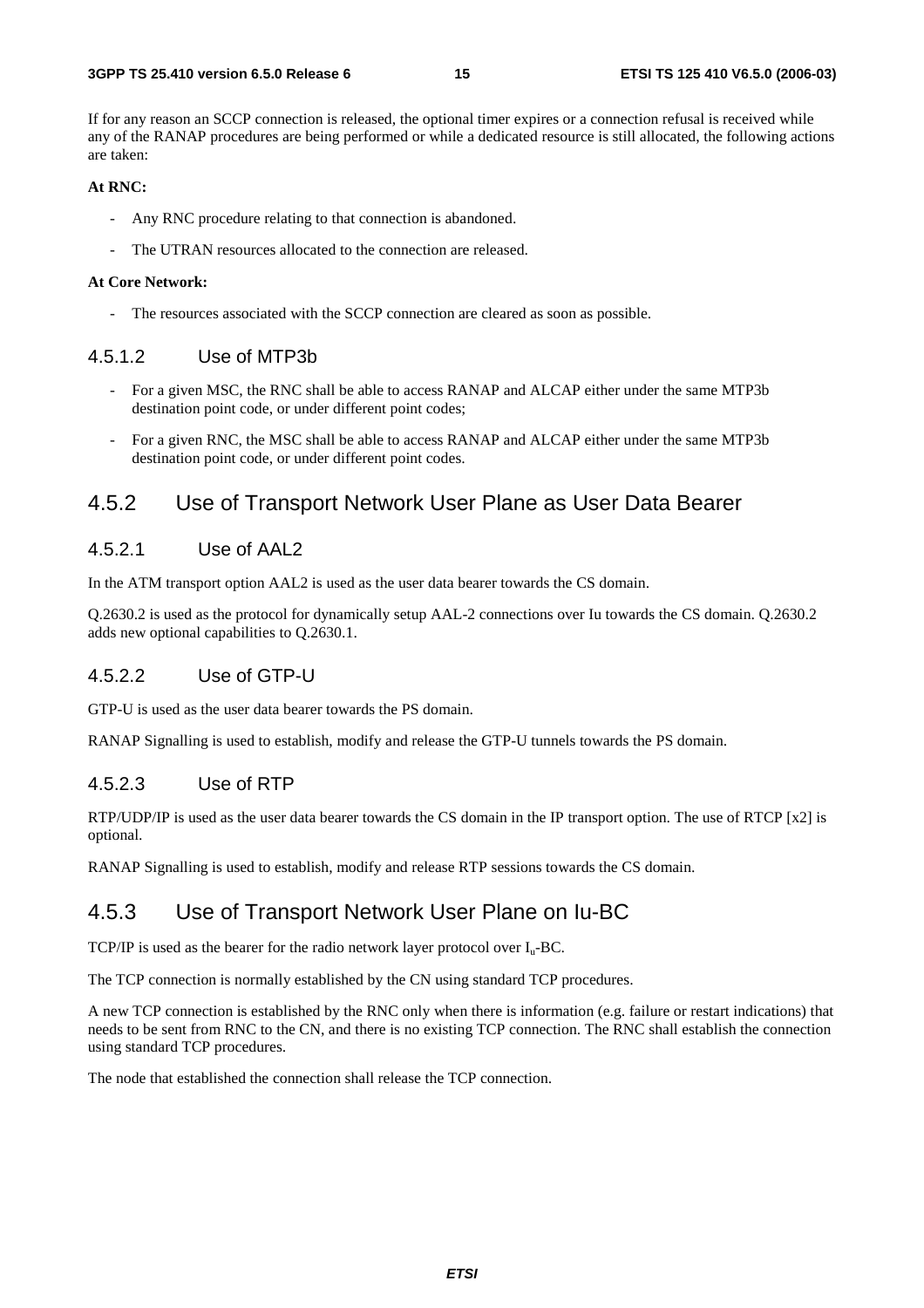## 5 Functions of the  $I_u$  Interface Protocols & Functional Split

### 5.1 General

This subclause defines the functional split between the core network and the UMTS radio access network. In addition, the possible interaction between the functions is defined. The functional split is shown in table 5.1.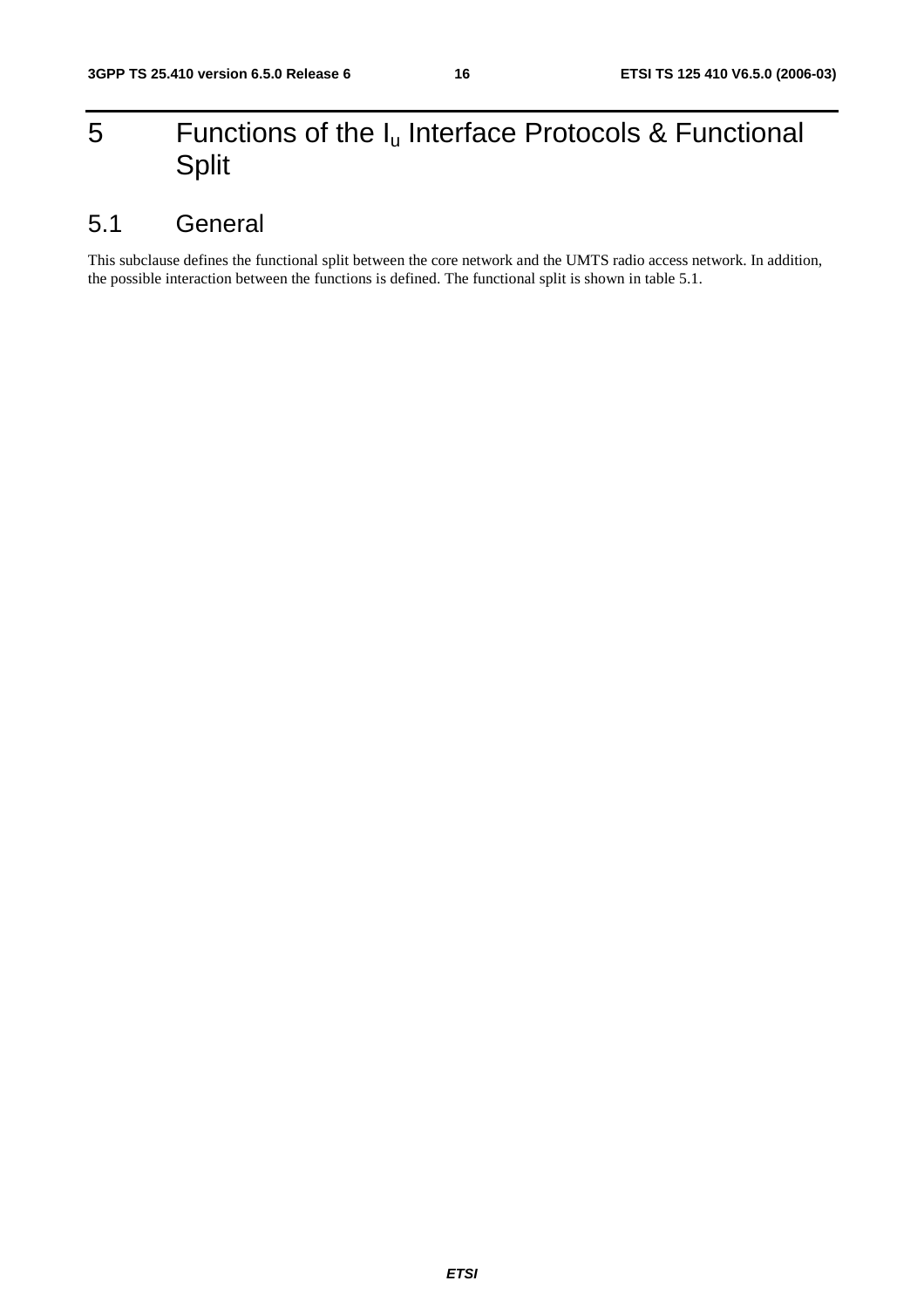| <b>Function</b>                                                                 | <b>UTRAN</b>                    | <b>CN</b>                       |
|---------------------------------------------------------------------------------|---------------------------------|---------------------------------|
| <b>RAB</b> management functions:                                                |                                 |                                 |
| RAB establishment, modification and release                                     | $\frac{\mathsf{X}}{\mathsf{X}}$ | х                               |
| RAB characteristics mapping $I_u$ transmission                                  |                                 |                                 |
| bearers                                                                         |                                 |                                 |
| RAB characteristics mapping Uu bearers<br>RAB queuing, pre-emption and priority | Χ<br>X                          | х                               |
|                                                                                 |                                 |                                 |
| <b>Radio Resource Management functions:</b>                                     |                                 |                                 |
| Radio Resource admission control                                                | $\overline{\mathsf{X}}$         |                                 |
| <b>Broadcast Information</b>                                                    | $\overline{\mathsf{x}}$         | х                               |
| Iu link Management functions:                                                   |                                 |                                 |
| I <sub>u</sub> signalling link management                                       | X                               | X                               |
| ATM VC management                                                               | X                               | Χ                               |
| AAL2 establish and release                                                      | X                               | $\overline{\mathsf{x}}$         |
| AAL5 management                                                                 | $\overline{\mathsf{x}}$         | $\overline{\mathsf{x}}$         |
| GTP-U Tunnels management                                                        | X                               | X                               |
| <b>TCP Management</b>                                                           | $\overline{\mathsf{x}}$         | $\overline{\mathsf{x}}$         |
| <b>Buffer Management</b>                                                        | X                               |                                 |
|                                                                                 |                                 |                                 |
| Iu U-plane (RNL) Management:                                                    |                                 |                                 |
| I <sub>u</sub> U-plane frame protocol management                                |                                 | X                               |
| I <sub>u</sub> U-plane frame protocol initialization                            | X                               |                                 |
| <b>Mobility management functions:</b>                                           |                                 |                                 |
| Location information reporting                                                  | Χ                               | х                               |
| Handover and Relocation                                                         |                                 |                                 |
| Inter RNC hard HO, lur not used or not available                                | х                               | х                               |
| Serving RNS Relocation (intra/inter MSC)                                        | $\overline{\mathsf{x}}$         | $\overline{\mathsf{x}}$         |
| Inter system hard HO (UMTS-GSM)                                                 | X                               | $\overline{\mathsf{x}}$         |
| Inter system Change (UMTS-GSM)                                                  | Χ                               |                                 |
| Paging Triggering                                                               |                                 | $\frac{\mathsf{X}}{\mathsf{X}}$ |
| <b>GERAN System Information Retrieval</b>                                       | X                               | $\overline{\mathsf{x}}$         |
| <b>Security Functions:</b>                                                      |                                 |                                 |
| Data confidentiality                                                            |                                 |                                 |
| Radio interface ciphering                                                       | х                               |                                 |
| Ciphering key management                                                        |                                 | х                               |
| User identity confidentiality                                                   | х                               | х                               |
| Data integrity                                                                  |                                 |                                 |
| Integrity checking                                                              | Χ                               |                                 |
| Integrity key management                                                        |                                 | Χ                               |
|                                                                                 |                                 |                                 |
| <b>Service and Network Access functions:</b>                                    |                                 |                                 |
| CN Signalling data<br>Data Volume Reporting                                     | Χ<br>$\overline{\mathsf{x}}$    | X                               |
| <b>UE Tracing</b>                                                               | $\overline{\mathsf{x}}$         | х                               |
| Location reporting                                                              | Χ                               | X                               |
|                                                                                 |                                 |                                 |
| I <sub>u</sub> Co-ordination functions:                                         |                                 |                                 |
| Paging co-ordination                                                            | Χ                               | х                               |
| <b>NAS Node Selection Function</b>                                              | Χ                               |                                 |
| <b>MOCN Rerouting Function</b>                                                  | $\overline{\mathsf{x}}$         | Χ                               |
| <b>MBMS functions</b>                                                           |                                 |                                 |
| <b>MBMS RAB Management</b>                                                      | Х<br>$\overline{\mathsf{x}}$    | х<br>$\overline{\mathsf{x}}$    |
| <b>MBMS UE Linking Function</b>                                                 | $\overline{X}$                  | $\overline{X}$                  |
| <b>MBMS Registration Control Function</b>                                       | Χ                               | X                               |
| <b>MBMS Enquiry Function</b>                                                    | $\overline{\mathsf{x}}$         | X                               |
|                                                                                 |                                 |                                 |

#### **Table 5.1: Iu interface functional split**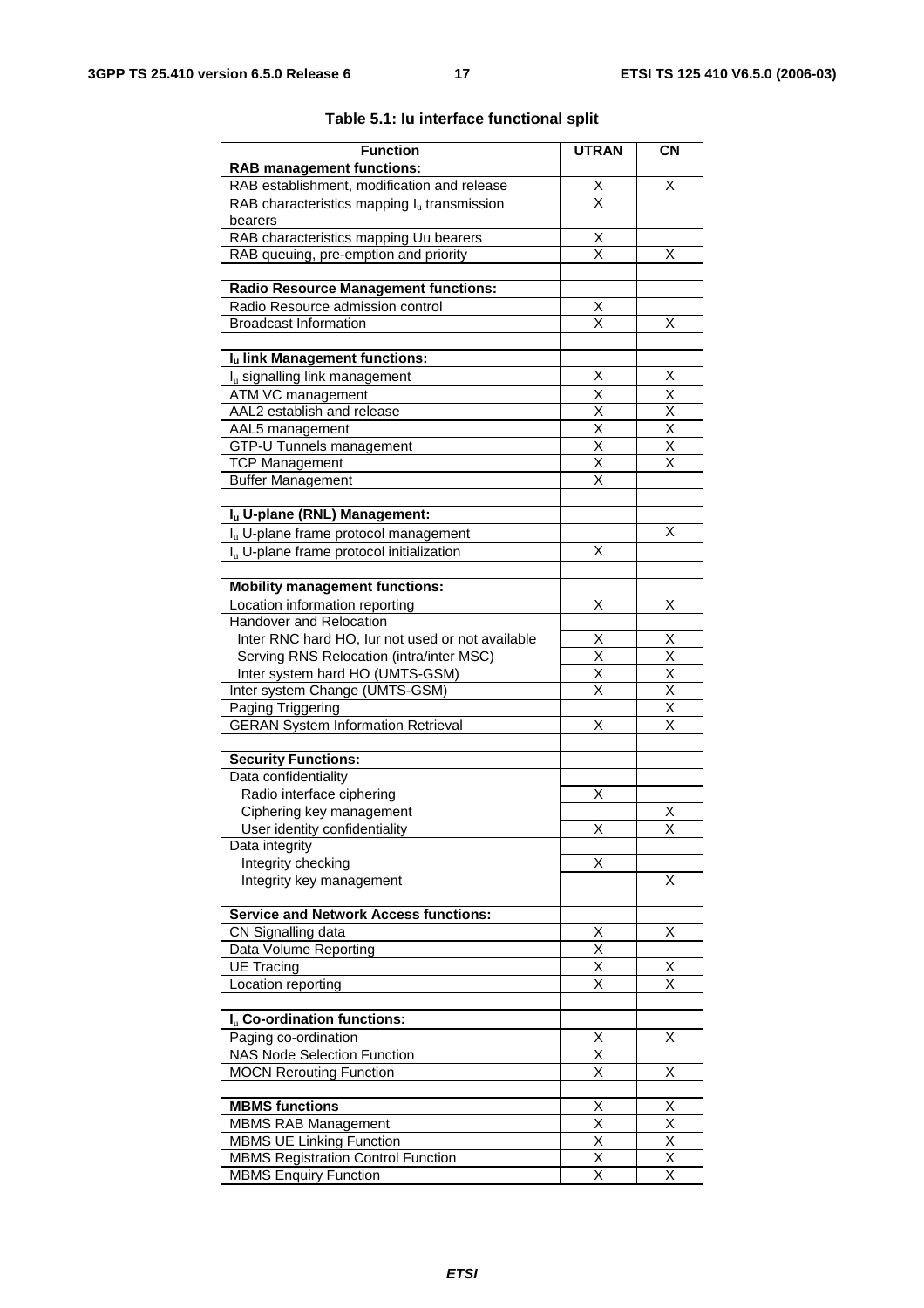## 5.2 RAB management Functions

### 5.2.1 RAB establishment, modification and release function

The RAB, Radio Access Bearer, is defined to be set-up between UE and CN. Depending on subscription, service, requested QoS etc. different types of RABs will be used. It is the CN that controls towards the UTRAN the establishment, modification or release of a RAB. Furthermore, the CN selects the type of the transport bearer, i.e. ATM or IP.

The RAB identity is allocated by CN by mapping the value for the NAS Binding information (from the actual protocol IE for the respective CN domain) to the RAB ID as specified in [3]. The RAB identity is globally significant on both the radio bearer and on the Iu bearer for a given UE in a particular CN domain.

RAB establishment, modification and release is a CN initiated function.

RAB establishment, modification and release is a UTRAN executed function.

RAB release request is a UTRAN initiated function, triggered when UTRAN e.g. fails to keep the RAB established with the UE.

### 5.2.2 RAB characteristics mapping to Uu bearers function

The RAB characteristics mapping function is used to map the radio access bearers to the Uu bearers. The mapping is performed during the establishment of the RAB. UTRAN shall perform the mapping between the bearers.

RAB mapping to Uu transmission bearers is a UTRAN function.

### 5.2.3 RAB characteristics mapping to Iu transport bearers

The RAB characteristics mapping function is used to map the radio access bearers to the Iu interface transport bearers. The mapping is performed during the establishment of the RAB.

UTRAN shall perform this mapping between the bearers if AAL2 is used, since it is the UTRAN that establishes the AAL2 connections.

In case of RAB towards the PS domain, UTRAN shall perform the mapping between the radio access bearers and the IP layer.

RAB characteristics mapping to Iu transport bearers is a UTRAN function.

### 5.2.4 RAB queuing, pre-emption and priority function

The allocation/retention priority level of a RAB is determined by the CN based on e.g. subscription information, QoS information etc. Accordingly, the CN shall request RAB establishment or modification with an indication of the priority level and the pre-emption capability of that RAB and the queuing vulnerability. Queuing and resource pre-emption shall be performed by UTRAN accordingly.

RAB queuing, pre-emption and allocation/retention priority handling is a UTRAN controlled function.

RAB queuing, pre-emption and allocation/retention priority setting is a CN function.

### 5.3 Radio Resource Management over Iu

#### 5.3.1 Radio resource admission control

When UTRAN receives a request to establish or modify a radio access bearer from the CN, the current radio resource situation is analysed and the admission control either accepts or rejects the request. This is called "Radio resource admission control" and is handled by the UTRAN. If the request is queued, it is handled by the RAB queuing, preemption and priority function.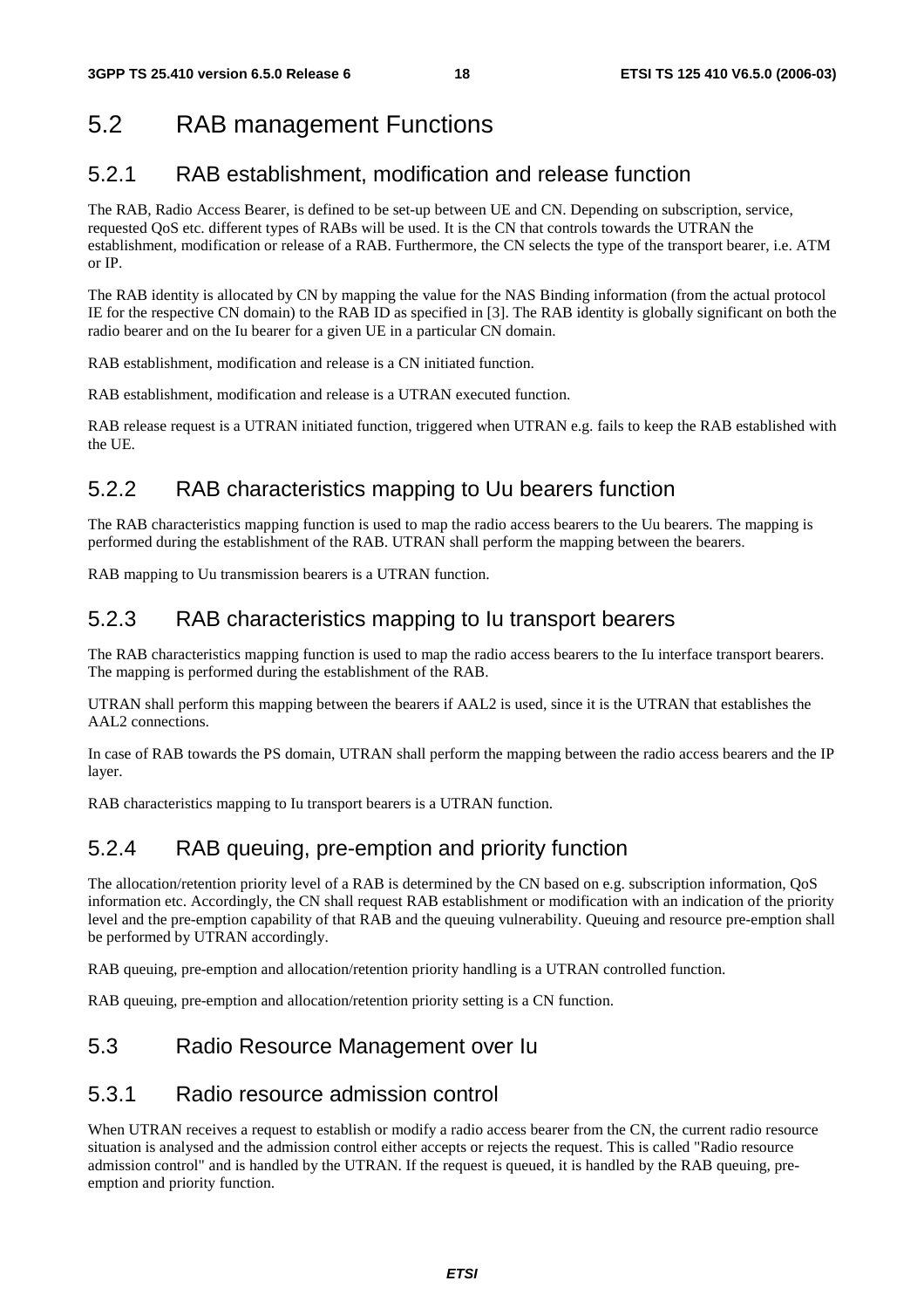### 5.3.2 Broadcast information management

This function consists in the broadcast from network toward UE of some information in the coverage area of the whole network or different parts of the network.

There are two kinds of Broadcast information management. UTRAN broadcast information, and Cell Broadcast information management. All UTRAN broadcast information management shall be handled locally within UTRAN. All Cell Broadcast information is controlled by CN and executed by UTRAN.

## 5.4 I<sub>u</sub> link Management functions

### 5.4.1 **I**<sub>u</sub> Signalling Link Management function

The I<sub>u</sub> signalling link management function provides a reliable transfer of the radio network signalling between UTRAN and CN. Both CN and UTRAN manage the function.

This function is in particular responsible for Iu signalling connection establishment, which can be established either by the CN or the RNC and for  $I_u$  signalling connection release, which is controlled by CN possibly upon UTRAN request.

### 5.4.2 ATM Virtual Connection Management function

This function refers to handling of ATM Virtual Connections (VCs) between CN and UTRAN.

This function shall be used to establish, maintain and release the ATM VCs. For permanent VCs, it is regarded to be an O&M function.

This function also includes the selection of a Virtual Circuit to be used for a particular RAB. The selection of ATM VC upon an Iu radio access bearer service request, shall be done by UTRAN. The selected VC shall fulfil the requirements of the request. The VC may consist of several sublinks: such as SCCP connections, AAL2 connections or IP flows.

### 5.4.3 AAL2 connection establish and release function

This function is used to establish and release the AAL type 2 connections between CN and UTRAN upon an Iu radio access bearer service request. Both UTRAN and CN are taking part in the establishment of AAL2 connection. UTRAN shall initiate both establishment and release of AAL2 connections. In abnormal cases, the CN may also initiate release of AAL2 connections. The use of AAL2 for Iu transmission bearers depends on type of CN.

### 5.4.4 AAL5 management function

AAL5 connections between CN and UTRAN shall be pre-configured at system initialisation. Basic configuration is PVCs. For user data, SVC is possible.

The AAL5 management is a function handled by both the CN and the UTRAN.

#### 5.4.5 GTP-U tunnels management function

This function is used to establish and release GTP-U tunnels between CN and UTRAN upon a radio access bearer service request. This involves assigning a tunnel identifier for each direction and the creation of a context containing the tunnel information. The tunnel identifier for the downlink is allocated by the UTRAN, and the tunnel identifier for the uplink is allocated by the CN. Both CN and UTRAN should maintain the context. The use of GTP-U for I<sub>u</sub> transport bearers depends on type of CN.

### 5.4.6 TCP Management Function

This function is used to establish and release the TCP connections between CN and UTRAN over Iu-BC.

The TCP management function exists in both UTRAN and CN.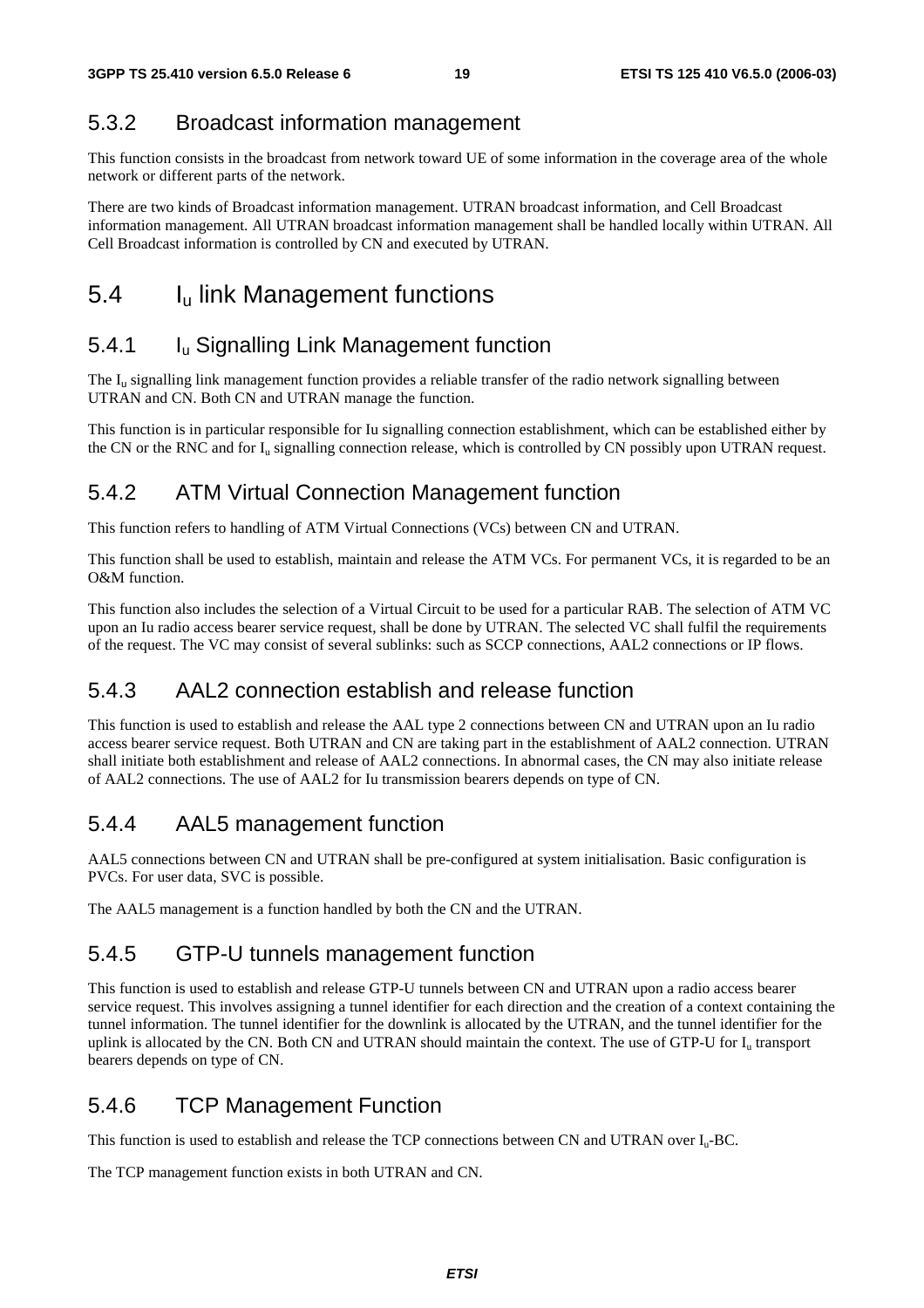### 5.4.7 Buffer Management

Congestion control shall be performed over the Iu user plane using buffer management and no flow control.

This function includes buffers to store received packet data units that at reception can not be processed due to e.g. congestion. In UTRAN, there must be a buffer management function handling received packets from the peer CN node.

The used mechanism is not in the scope of the present document and not relevant to be standardised.

Buffer management is a UTRAN function.

### 5.4.8 RTP Session Management Function

This function is used to establish and release RTP sessions between CN and UTRAN upon a radio access bearer service request. This involves assigning a RTP session identifier for each direction and the creation of a context containing the RTP session information. The RTP session identifier for the downlink is allocated by the UTRAN, and the RTP session identifier for the uplink is allocated by the CN. Both CN and UTRAN should maintain the RTP session context. The use of RTP for Iu transport bearers depends on type of CN.

## 5.5 Iu U-plane (RNL) Management Functions

### 5.5.1 Iu U-plane frame protocol mode selection function

The  $I_{\rm u}$  UP in the Radio Network Layer provides modes of operation that can be activated on RAB basis. For a given RAB, the  $I_{\rm u}$  UP operates either in a Transparent or in Support mode.  $I_{\rm u}$  U-plane frame protocol mode is selected by the CN. A set of appropriate U-plane version(s) is indicated within RANAP. The final U-plane version is selected during the Iu UP initiation procedure among the indicated version(s).

This function is a CN function.

### 5.5.2 Iu U-plane frame protocol initialisation

 $I_{u}$  U-plane frame protocol is initialised by the UTRAN. In certain cases, as described in [15], the  $I_{u}$  U-plane frame protocol may be initialised by the CN.

### 5.6 Mobility Management Functions

### 5.6.1 Location information update function

Some functionality within the CN, needs information about the present location of an active UE, i.e. a UE with established signalling connection. The Location information update function is used to transfer this information from the UTRAN to the CN. It is the UTRAN responsibility to send this information initially at the signalling connection establishment for a UE and at any change of the UE location as long as the signalling connection exists. For this function, the location information shall be at Location and Routing Area level.

### 5.6.2 Handover and Relocation functions

#### 5.6.2.1 Inter RNC hard HO function, Iur not used or not available

This functionality includes procedures for handover from one RNC to another RNC when Iur interface is not used or is not available, i.e. soft handover is not possible. The connection is switched in the CN, so both UTRAN and CN are involved. Both intra and inter CN entity cases are applicable. This functionality includes also the moving of the Serving RNS functionality from one RNC to another RNC.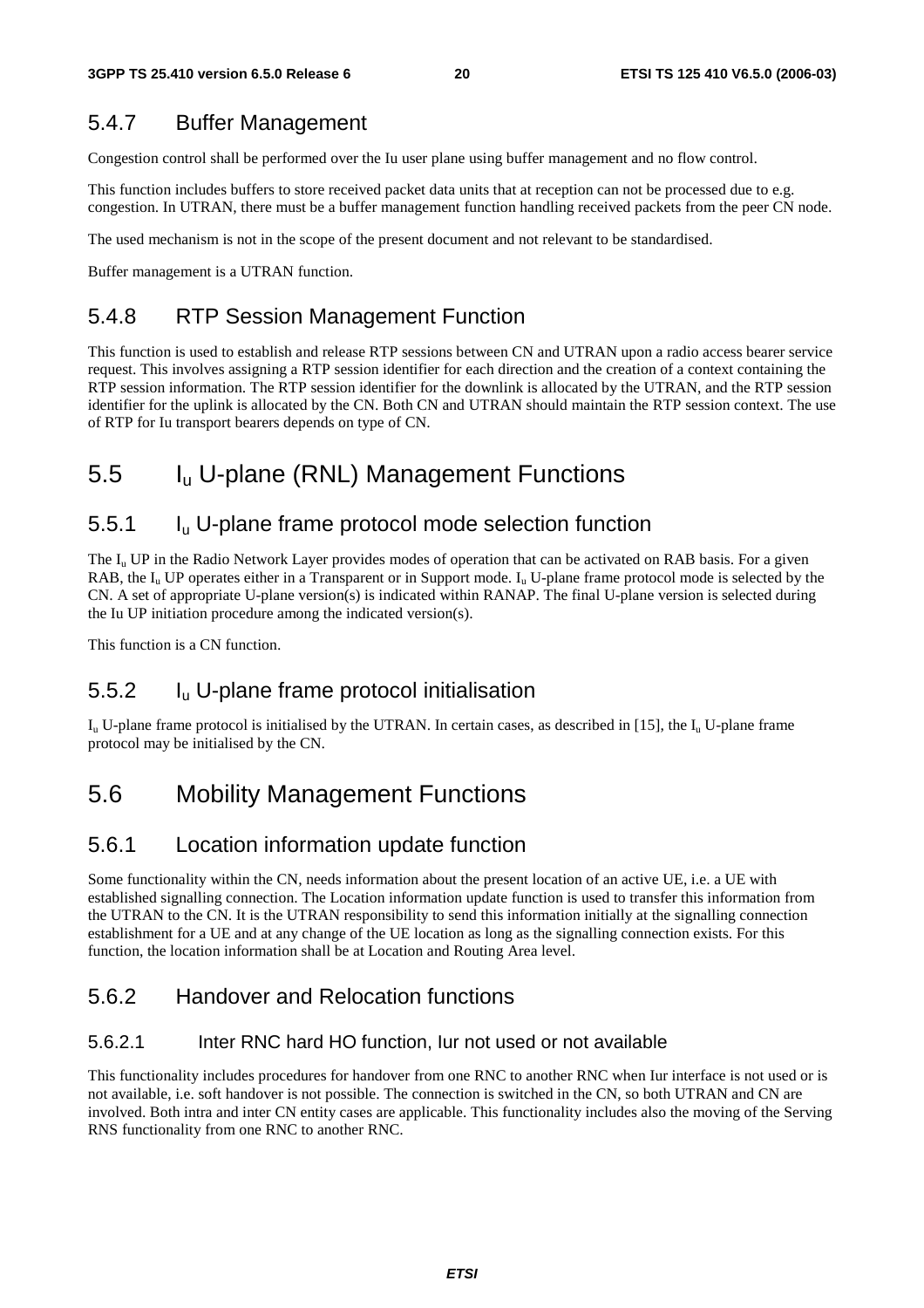#### 5.6.2.2 Serving RNS Relocation function

This functionality allows moving the Serving RNS functionality from one RNC to another RNC, e.g. closer to where the UE has moved during the communication. The Serving RNS Relocation procedure may be applied when active cell management functionality has created a suitable situation for it. Both UTRAN and CN are involved.

#### 5.6.2.3 Inter system Handover (e.g. UMTS-GSM) function

Inter system handover is performed when a mobile hands over between cells belonging to different systems such as GSM and UMTS. For intersystem handover between UMTS and GSM, the GSM procedures are used within the GSM network. Both UTRAN and CN are involved.

NOTE: The GSM BSSMAP procedures are outside the scope of the present document.

### 5.6.2A Inter System Change (e.g. UMTS-GSM) function

Inter system change is performed when a GPRS attached mobile moves from cells belonging to different systems such as GSM and UMTS. For intersystem change between UMTS and GSM, the GPRS procedures are used within the GPRS network. Both UTRAN and CN are involved.

### 5.6.3 Paging Triggering

The Core Network shall, when considered necessary, trigger the Location/Routing/RNC Area paging in the UTRAN system.

### 5.6.4 Shared Networks Access Control

The Shared Networks Access Control function allows the CN to request the UTRAN to apply UE specific access control to the UTRAN and the neighbouring networks on a PLMN or an SNA basis. The Shared Networks Access Control function is further described in [1].

### 5.6.5 GERAN System Information Retrieval

In order to provide the UE with system information related to NACC towards a GERAN system - to be used as an optimisation - the GERAN System Information Retrieval function allows the source system to request GERAN (via CN) to provide this system information. The request and subsequent transfer of the GERAN System Information is performed transparently with the RIM function. The RIM function is further described in [1]

### 5.7 Security Functions

#### 5.7.1 Data Confidentiality

#### 5.7.1.1 Radio interface ciphering function

The radio interface shall be ciphered upon request of the Core Network. Both Signalling and user data may be subject to ciphering. The ciphering shall be done within UTRAN.

#### 5.7.1.2 Ciphering key management function

The ciphering key and the permitted algorithm shall be supplied by the CN. UTRAN selects the used algorithm.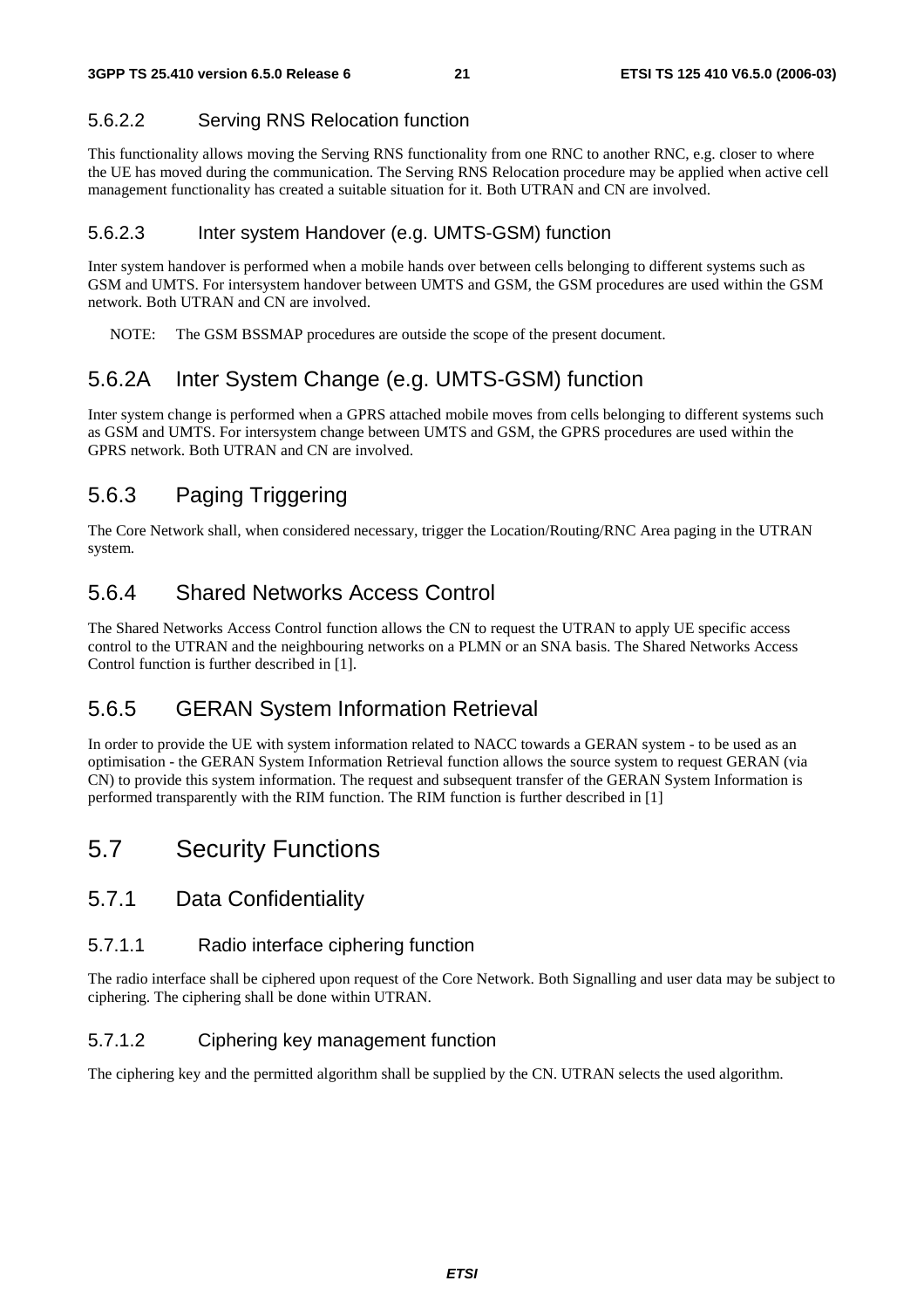### 5.7.2 Data integrity

#### 5.7.2.1 Integrity checking

The purpose of the integrity check is to make sure that the signalling continues between the same elements as by authentication. The integrity check shall be done within the UTRAN.

#### 5.7.2.2 Integrity key management

The integrity key and the permitted algorithm shall be supplied by the CN. UTRAN selects the used algorithm.

### 5.8 Service and Network Access Functions

### 5.8.1 Core Network signalling data transfer function

The NAS CN signalling data such as Call Control (CC), Session Management (SM), Mobility Management (MM), Short Message Services Point to Point and Supplementary Services (SS) shall be transparently conveyed between the CN and the UE. Over the Iu interface, the same Iu interface channel that is used for the UTRAN-CN signalling shall be used.

### 5.8.2 Data Volume Reporting

The data volume reporting function is used to report the volume of unacknowledged data to the CN. The function shall be in the UTRAN and is triggered from the CN.

### 5.8.3 UE Tracing

This feature allows tracing of various events related to the UE and its activities. This is an O&M functionality.

#### 5.8.4 Location reporting function

The positioning function performs the determination of the geographical position for an UE. The location reporting function transfers the positioning information between the UTRAN and the CN according to CN commands. This function involves UTRAN and CN.

## 5.9 Co-ordination Functions

### 5.9.1 Paging Co-ordination function

The two CN domain architecture implies need for a page co-ordination, i.e. handling of page triggered by one CN node when UE has a signalling connection to the other CN node. The paging co-ordination is performed by UTRAN and/or optionally by CN. The Common ID is used for UTRAN paging co-ordination. The CN provides the UTRAN with the Common ID.

The paging co-ordination is a UTRAN function. Optionally the paging co-ordination may be performed in the CN.

### 5.9.2 NAS Node Selection Function

The optional NAS Node Selection Function enables the RNC to initially assign CN resources to serve a UE and subsequently setup a signalling connection to the assigned CN resource.

The method by which the RNC initially assigns CN resources is implementation dependent.

The NNSF is described in detail in [25].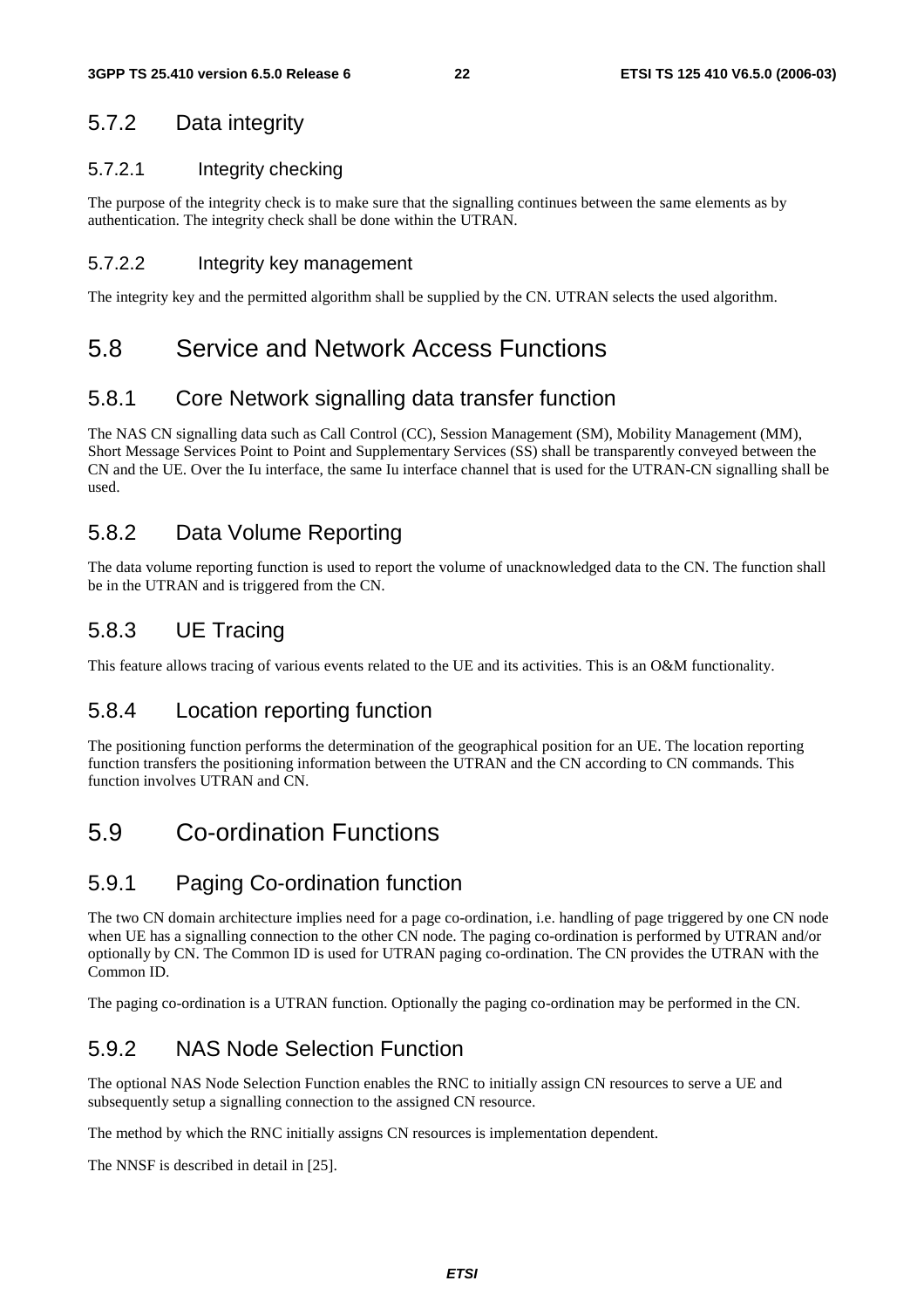## 5.9.3 Information Transfer Function

The Information Transfer function allows configuration data to be passed from the CN to the RNC upon CN trigger. This function is operated in acknowledged mode. It should be used by the CN to maintain alignment between the data as configured in the CN and the configuration data provided to the UTRAN. This may be used e.g. to coordinate the SNA geographical definition (LA to SNA mapping) between CN and UTRAN in order to apply access control on an SNA basis.

### 5.9.4 MOCN Rerouting Function

Rerouting is a mechanism used as part of the assignment of CN operator in shared networks with MOCN configuration for network sharing non-supporting UEs when they perform initial attach /registration. In this case RNC may not know towards which CN to route the initial UE request message and the latter may be rerouted to another CN via RNC.

The MOCN Rerouting Function is described in detail in [26].

## 5.10 MBMS Functions

### 5.10.1 MBMS RAB Management functions

The MBMS RAB, Radio Access Bearer, is defined to be set-up between the CN and one or several UEs for MBMS. Depending on the MBMS service characteristics, different types of MBMS RABs will be used. It is the CN that controls towards the UTRAN the establishment, update or release of an MBMS RAB. The MBMS RAB is defined for the PS domain only.

### 5.10.2 MBMS UE Linking Function

This function provides the RNC with the list of MBMS services that a given UE, with existing dedicated Iu-PS signalling connection, has 'joined' or has 'left' [27].

### 5.10.3 MBMS Registration Control Function

This function allows the RNC to either register or deregister to the PS core network domain for a specific MBMS bearer service so that it is notified whenever a session of this service starts.

It also allows the CN to inform the RNC that a given MBMS bearer service is no longer available.

### 5.10.4 MBMS Enquiry Function

This function allows the RNC to request to the SGSN the list of MBMS bearer services that a given UE has 'joined' [27] or the IP Multicast Address and APN defined in [27] which correspond to a given MBMS bearer service.

## 6 Iu Interface Protocol Structure

## 6.1 General

The Radio Network signalling over Iu consists of the Radio Access Network Application Part (RANAP). The RANAP protocol consists of mechanisms to handle all procedures between the CN and UTRAN. It is also capable of conveying messages transparently between the CN and the UE without interpretation or processing by the UTRAN.

Over the  $I_u$  interface the RANAP protocol is, e.g. used for:

- Facilitate a set of general UTRAN procedures from the Core Network such as paging -notification as defined by the notification SAP in [3].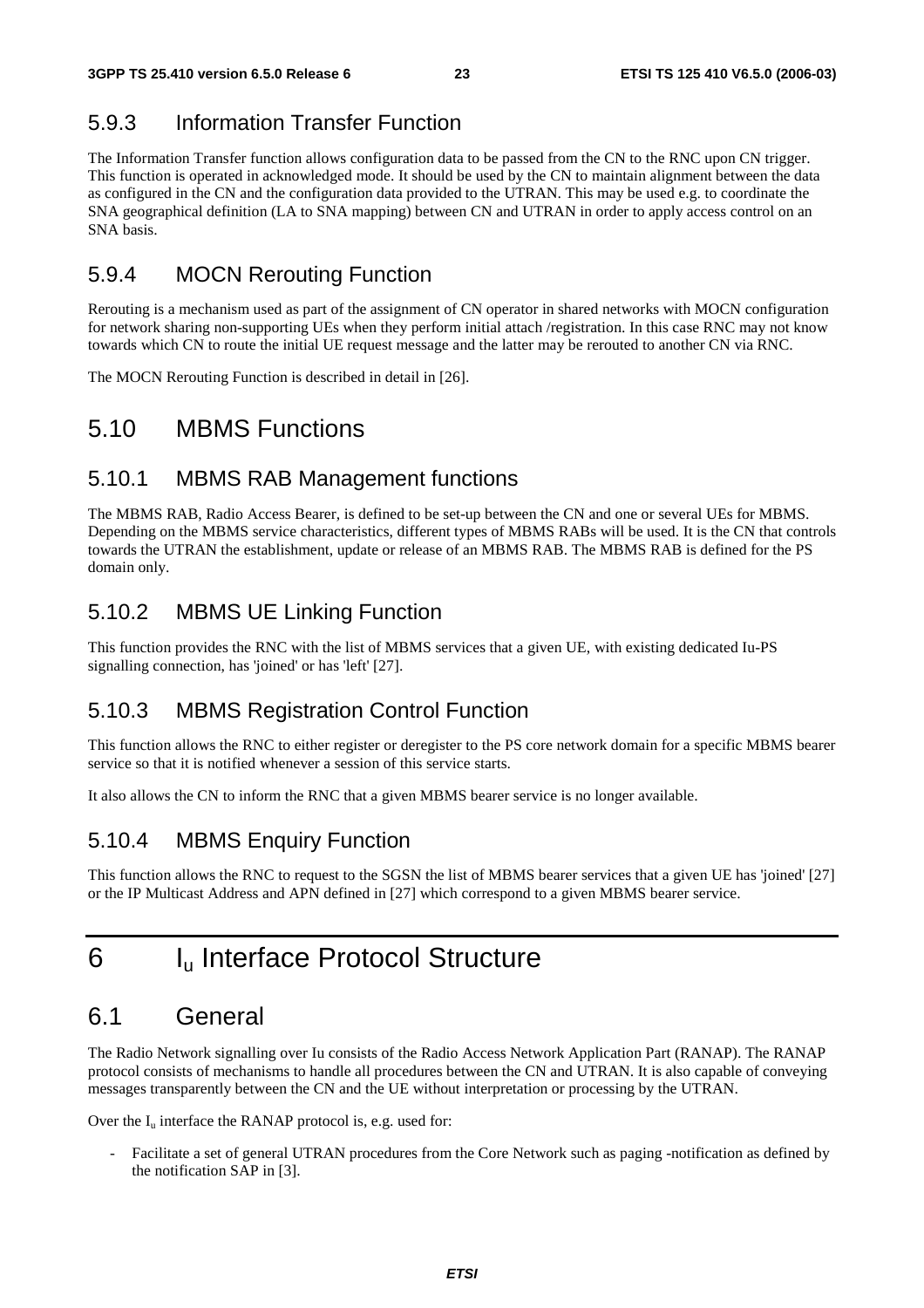- Separate each User Equipment (UE) on the protocol level for mobile specific signalling management as defined by the dedicated SAP in [3].
- Transfer of transparent non-access signalling as defined in the dedicated SAP in [3].
- Request of various types of UTRAN Radio Access Bearers through the dedicated SAP in [3].
- Perform the SRNS Relocation function.
- Perform the various MBMS procedures.

The Radio Access Bearers are provided by the Access Stratum.

Over Iu-BC, a datagram mechanism is used, so there is no clear separation of control and user planes, and the SABP protocol is used for data transfer and signalling.

### 6.2 Iu-CS

Figure 6.1 shows the protocol structure for  $I_u$ -CS, following the structure described in [1].



\*) RTCP is optional.

**Figure 6.1: Iu –Interface Protocol Structure towards CS Domain**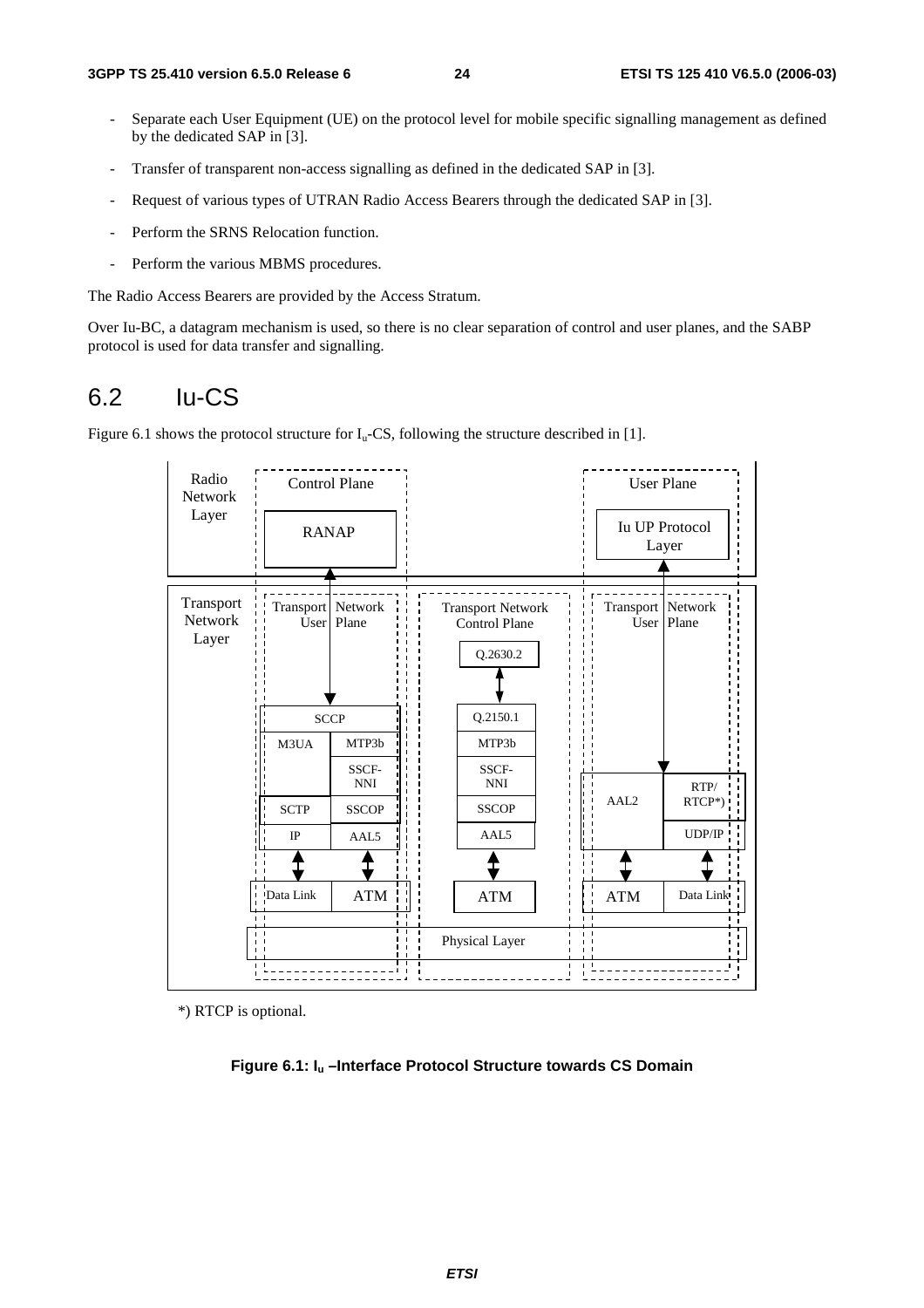## 6.3 Iu-BC

Figure 6.2 shows the protocol structure for the  $I_u$ -BC.



**Figure 6.2: Iu Interface Protocol Structure towards Broadcast Domain**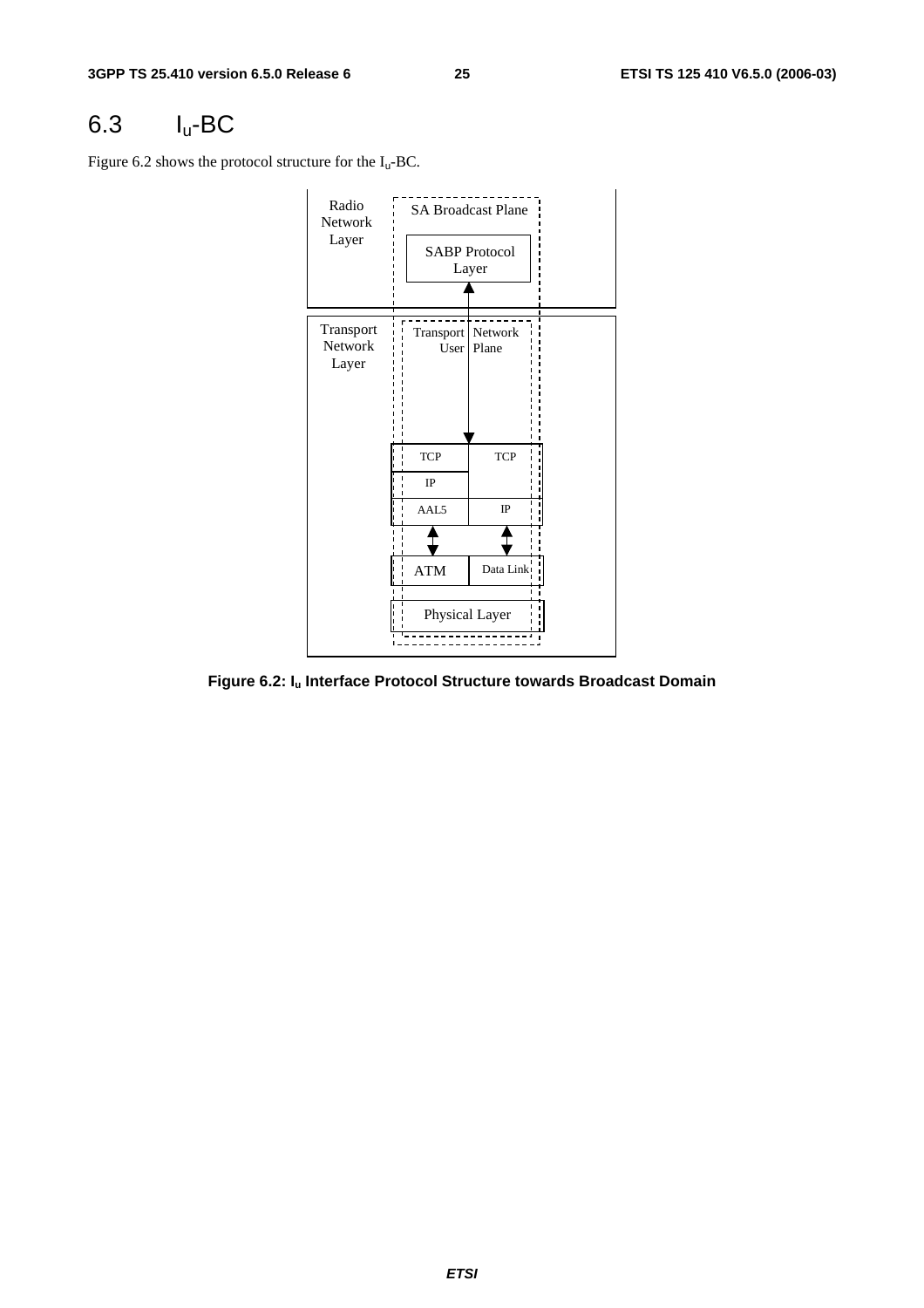## 6.4 Iu-PS

Figure 6.3 shows the protocol structure for Iu-PS, following the structure described in [1].



Figure 6.3: I<sub>u</sub> Interface Protocol Structure towards PS Domain

## 7 Other I<sub>u</sub> Interface Specifications

## 7.1 UTRAN I<sub>u</sub> Interface: Layer 1 (3GPP TS 25.411)

3GPP TS 25.411 [4] specifies the range of physical layer technologies that may be used to support the Iu interface.

## 7.2 UTRAN Iu Interface: Signalling Transport (3GPP TS 25.412)

3GPP TS 25.412 [5] specifies the signalling bearers for the RANAP and transport network control plane protocols for both Iu-PS and Iu-CS.

## 7.3 UTRAN Iu Interface: RANAP Specification (3GPP TS 25.413)

3GPP TS 25.413 [6] specifies the RANAP protocol for radio network control plane signalling over the Iu interface.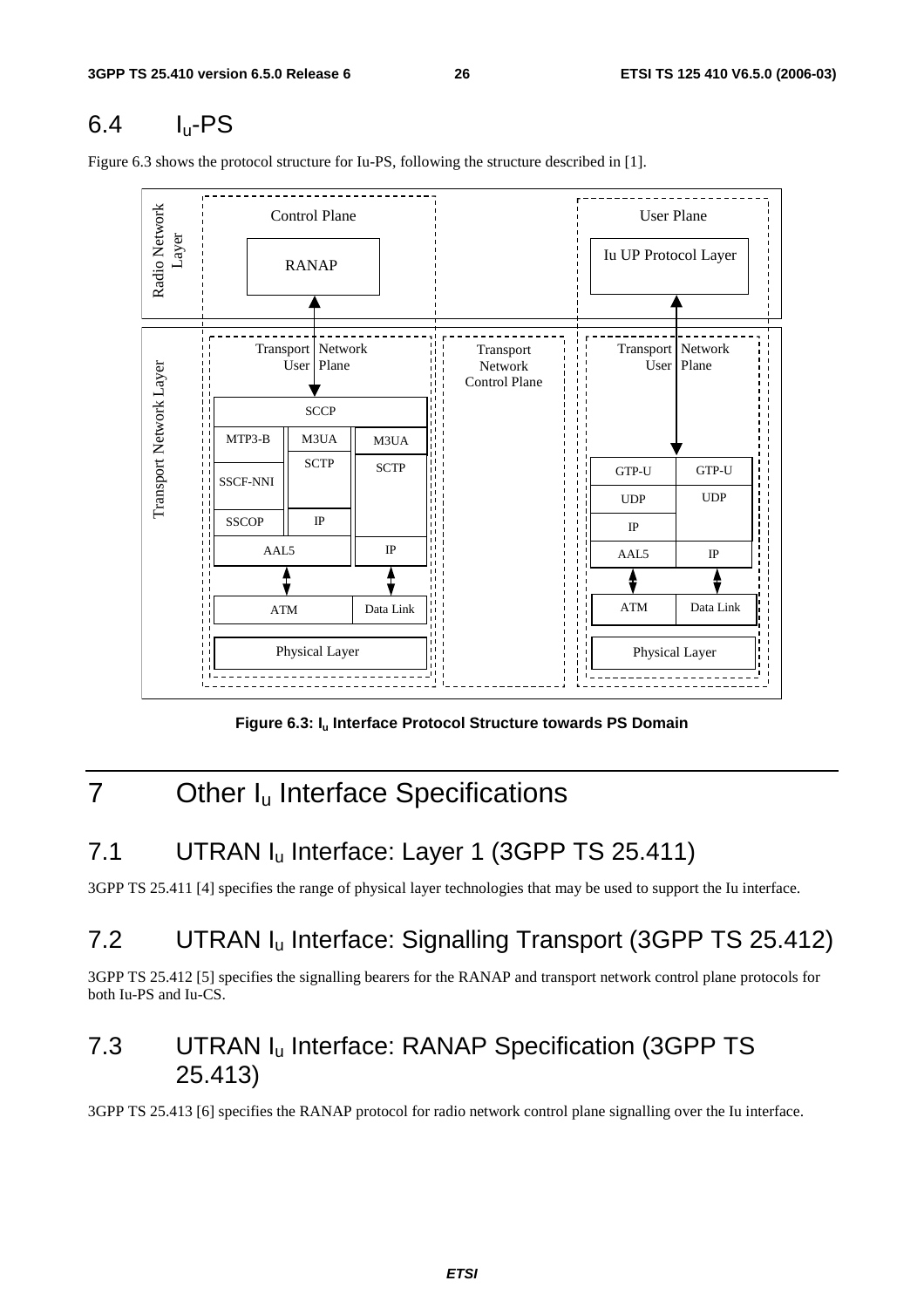## 7.4 UTRAN I<sub>u</sub> Interface: Data Transport and Transport Signalling (3GPP TS 25.414)

3GPP TS 25.414 [7] specifies the transport bearers for the user plane of the Iu interface. It also specifies the protocol used to control these transport bearers.

## 7.5 UTRAN I<sub>u</sub> Interface: CN-UTRAN User Plane Protocol (3GPP TS 25.415)

3GPP TS 25.415 [8] specifies the user plane frame handling protocol for the Iu interface.

## 7.6 UTRAN Iu Interface: Service Area Broadcast Protocol SABP (3GPP TS 25.419)

3GPP TS 25.419 [14] specifies the communication requirements over the Iu interface towards the BC domain.

## 7.7 Summary

The present document, 3GPP TS 25.410, specifies the general aspects and principles of the  $I_u$  interface as a whole.

The relationship between the other technical specifications that define the UTRAN Iu interface is shown in figure 7.1.



#### **Figure 7.1: Summary of Iu Interface Specification Structure**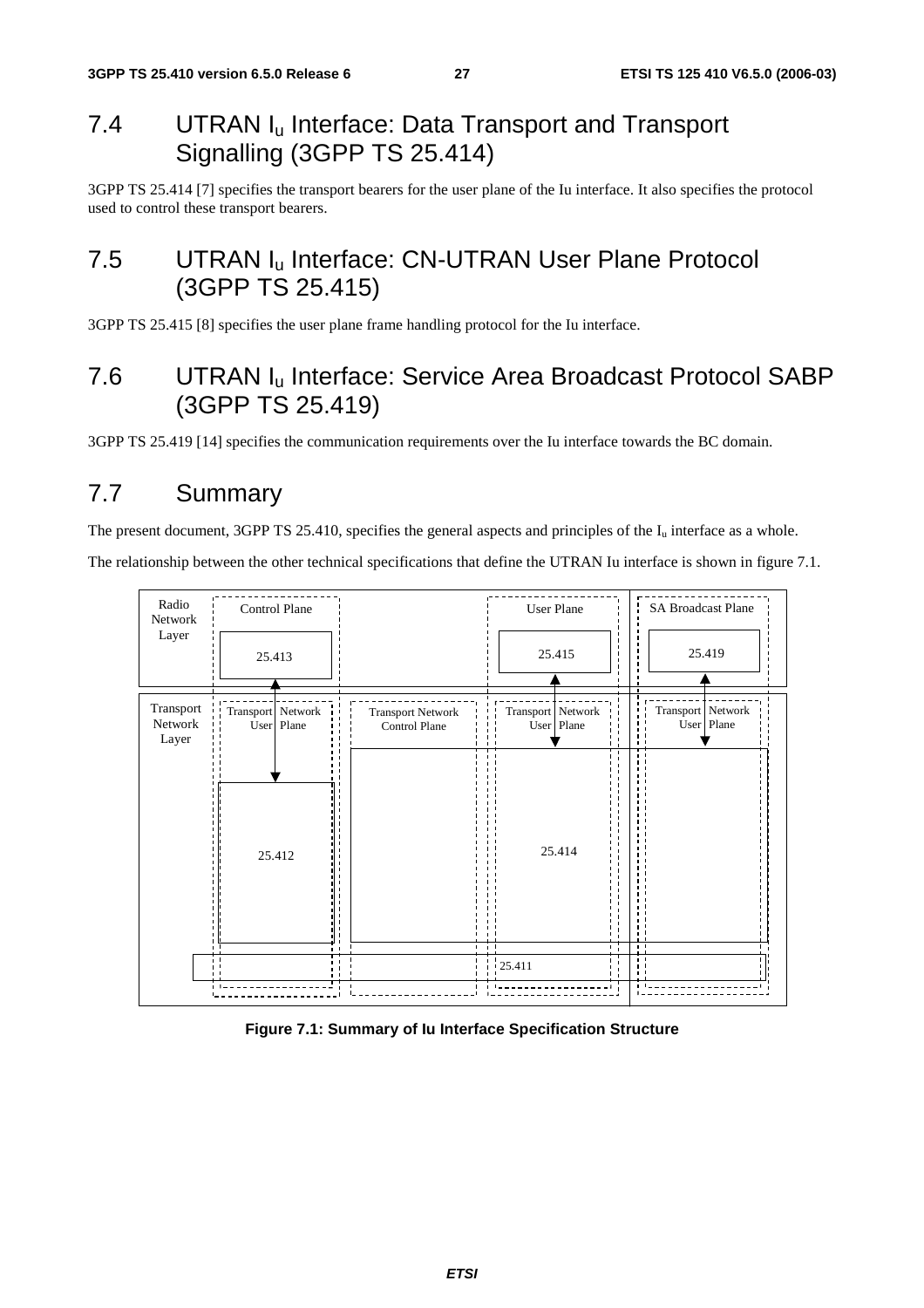## Annex A (informative): Change history

| <b>Change history</b> |         |                          |           |                       |                                                        |  |
|-----------------------|---------|--------------------------|-----------|-----------------------|--------------------------------------------------------|--|
| TSG RAN#              | Version | CR.                      | Tdoc RAN  | <b>New</b><br>Version | Subject/Comment                                        |  |
|                       |         |                          |           |                       |                                                        |  |
| <b>RAN 05</b>         |         |                          |           | 3.0.0                 | Approved at TSG RAN #5 and placed under Change Control |  |
| <b>RAN 06</b>         | 3.0.0   | $\overline{\phantom{a}}$ |           | 3.1.0                 | Approved at TSG RAN #6 and placed under Change Control |  |
| <b>RAN 07</b>         | 3.1.0   | -                        |           | 3.2.0                 | Approved at TSG RAN #7                                 |  |
| <b>RAN 10</b>         | 3.2.0   | 005<br>007<br>008        | RP-000609 | 3.3.0                 | Approved at TSG RAN #10                                |  |
|                       |         |                          |           |                       |                                                        |  |

| <b>Change history</b> |      |                 |           |                |                                                                                          |       |            |
|-----------------------|------|-----------------|-----------|----------------|------------------------------------------------------------------------------------------|-------|------------|
| <b>Date</b>           | TSG# | <b>TSG Doc.</b> | <b>CR</b> |                | <b>Rev Subject/Comment</b>                                                               | Old   | <b>New</b> |
| 03/2001               | 11   | RP-010163       | 15        |                | Approved at TSG RAN #11 and placed under Change Control                                  |       | 4.0.0      |
| 06/2001               | 12   | RP-010372 018   |           |                | Approved at TSG RAN #12                                                                  | 4.0.0 | 4.1.0      |
| 06/2001               | 12   | RP-0103911022   |           |                | Approved at TSG RAN #12                                                                  | 4.0.0 | 4.1.0      |
| 09/2001               | 13   | RP-010577       | 020       | $\overline{4}$ | Intersystem Change clarifications                                                        | 4.1.0 | 4.2.0      |
| 09/2001               | 13   | RP-010593       | 021       | $\overline{2}$ | lu UP version selection                                                                  | 4.1.0 | 4.2.0      |
| 09/2001               | 13   | RP-010697       | 009       | 7              | Iu connection principles enhancement, CS domain                                          | 4.1.0 | 4.2.0      |
| 12/2001               | 14   | RP-0108471024   |           |                | SS7 point codes over lu-cs                                                               | 4.2.0 | 4.3.0      |
| 12/2001               | 14   | RP-010847       | 026       | 1              | Iu-BC Connectivity                                                                       | 4.2.0 | 4.3.0      |
| 12/2001               | 14   | RP-010847 028   |           |                | SCCP Connection Release Initiated by RNC in Abnormal case                                | 4.2.0 | 4.3.0      |
| 12/2001               | 14   | RP-010847 031   |           | 1              | Addition of "Specification Notations" Section                                            | 4.2.0 | 4.3.0      |
| 12/2001               | 14   | RP-010870       | 029       |                | Confusing use of 'per CN Domain'                                                         | 4.2.0 | 4.3.0      |
| 03/2002               | 15   | RP-020189       | 032       | 3              | Introduction of IP transport option in UTRAN                                             | 4.3.0 | 5.0.0      |
| 03/2002               | 15   | RP-020257       | 036       |                | NNSF Impacts upon the Iu Interface Connectivity                                          | 4.3.0 | 5.0.0      |
| 06/2002               | 16   | RP-020405 039   |           |                | Correction of TNL release                                                                | 5.0.0 | 5.1.0      |
| 09/2002               | 17   | RP-020599       | 042       |                | Inclusion of RANAP message in RNC initiated SCCP Connection<br>Request                   | 5.1.0 | 5.2.0      |
| 12/2002               | 18   | RP-020764       | 043       | 2              | Introduction of the Access Control Function                                              | 5.2.0 | 5.3.0      |
| 12/2003               | 22   |                 |           |                | Introduction of Release 6 specification                                                  | 5.3.0 | 6.0.0      |
| 06/2004               | 24   | RP-040182       | 052       | 1              | Introduction of Iu support of Network Assisted Cell Change from<br><b>UTRAN to GERAN</b> | 6.0.0 | 6.1.0      |
| 06/2004               | 24   | RP-040254 054   |           |                | Completion of the REL-5 IP Transport WI                                                  | 6.0.0 | 6.1.0      |
| 12/2004               | 26   | RP-040439       | 058       |                | <b>MOCN</b> rerouting function                                                           | 6.1.0 | 6.2.0      |
| 12/2004               | 26   | RP-040437       | 059       | $\overline{2}$ | Introduction of MBMS in TS25410                                                          | 6.1.0 | 6.2.0      |
| 06/2005               | 28   | RP-050234       | 063       |                | Correction of M3UA references                                                            | 6.2.0 | 6.3.0      |
| 09/2005               | 29   | RP-050443       | 065       |                | MBMS applies for the PS domain                                                           | 6.3.0 | 6.4.0      |
| 03/2006               | 31   | RP-060062 066   |           |                | Iu Release when detecting double lu                                                      | 6.4.0 | 6.5.0      |